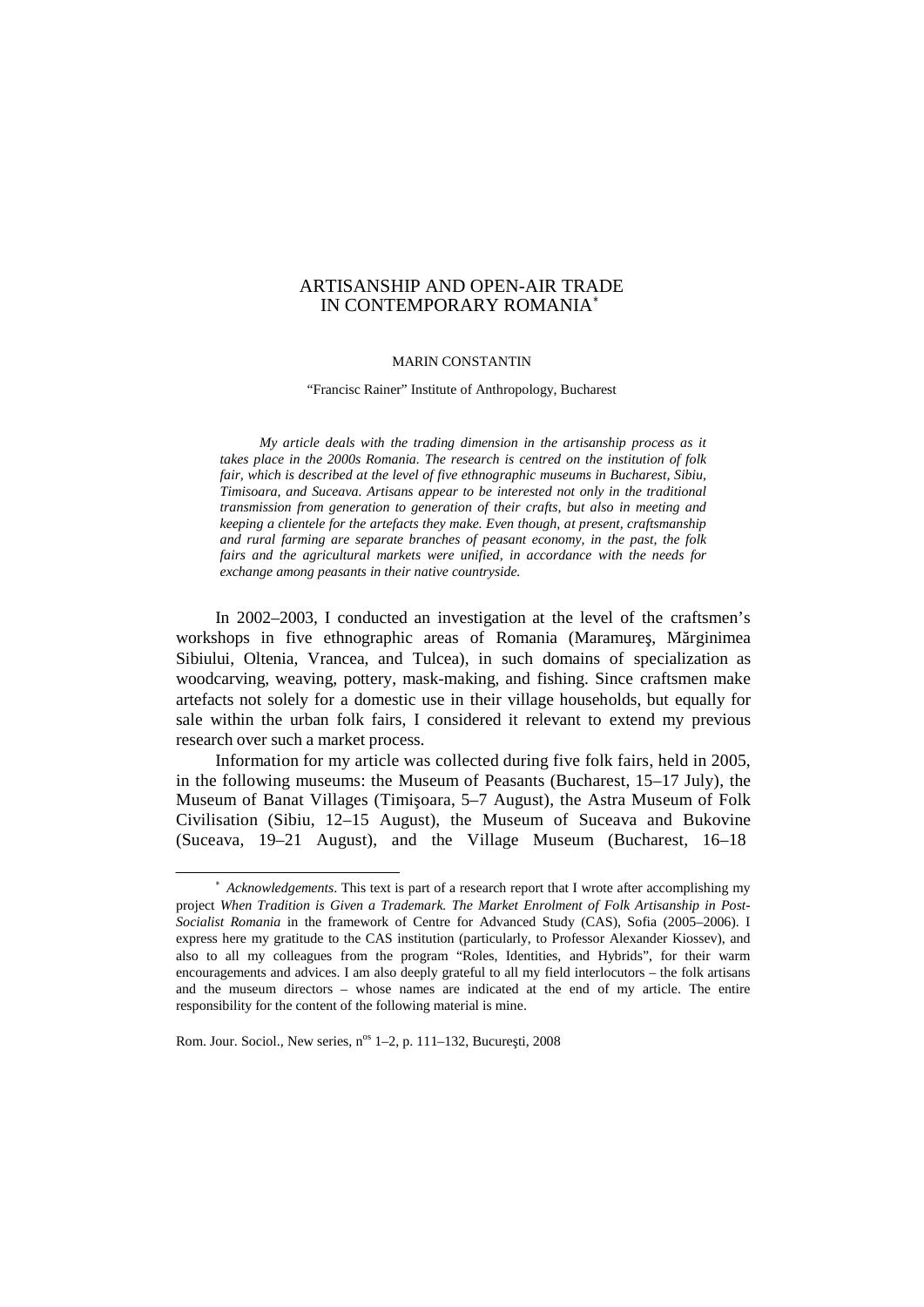September)<sup>1</sup>. The museum fairs are not regular events, but they depend on fixed religious feasts or locally significant dates. As a result, the schedule of my fieldwork was made in accord with the above fairs.

As regards the institutional relevance of the museums concerned here, we first distinguish the chronological primacy and sociological encompassing of the Village Museum (founded in 1936 by the members of sociological teams led by Dimitrie Gusti, with representation of the different peasant cultures of Romania). Another case (the Museum of Peasants) is outstanding for the contemporary professional achievement of the EMYA distinction, as "the best European museum of the year" (1996). As for the Astra Museum, we take into account the profile and capacity of its establishment, as devoted to "the folk civilisation and technology in Romania" within a perimeter of 100 hectares; at the same time, the Astra Museum is the house of several national associations in artisanship. With respect to the other two museums in discussion (the Museum and the Suceava Museum), they represent the largest counties of Romania (Timi : 8,697 km²; Suceava: 8,553 km²), and also cases of regional open-air museums that are currently hosting folk fairs; another reason here is that of the multiethnic folk programmes of the two museums.

As regards the institutional relevance of the museums concerned here, I first distinguish the chronological primacy and sociological encompassing of the Bucharest Village Museum (founded in 1936 by the members of sociological teams led by Dimitrie Gusti, with representation of the different peasant cultures of Romania). Another case (the Bucharest Museum of Peasants) is outstanding for the contemporary professional achievement of the EMYA distinction, as "the best European museum of the year" (1996). As for the Sibiu Astra Museum, we take into account the profile and capacity of its establishment, as devoted to "the folk civilisation and technology in Romania" within a perimeter of 100 hectares; at the same time, the Astra Museum is the house of several national associations in artisanship. With respect to the other two museums in discussion (the Timi oara Museum and the Suceava Museum), they represent the largest counties of Romania (Timi: 8,697 km<sup>2</sup>; Suceava: 8,553 km<sup>2</sup>), and also cases of regional open-air museums that are currently hosting folk fairs; another reason here is that of the multiethnic folk programmes of the two museums.

 $1$  The folk fair is a peasant institution that the ethnographic museums seem to have borrowed from the peasant cultural milieu within which it had developed for centuries. Such fairs – called *nedei*, singular *nedeie* – took place since the medieval times on the western, southern, and eastern sides of the Romanian Carpathians. Anthropologist Gheorghi Gean provides (2006: 93-4) the annual calendar of sixteen folk fairs in the villages of Bârse ti, N ruja, Tirchi, and Vidra (Vrancea County), as held between 23 April and 6 December, at fixes dates, usually representing Christian feasts". According to the author (who also relies on ethno-folkloristic and sociological descriptions of Carpathian fairs in the 1930s), a series of functions may be associated with the mountain folk fairs in Romania, including the "institutionalised entertainment" as a "means of socialisation for young people", the "economic exchanges as influential peasant markets", and the "ethnic function" of "reinforcing the primordial ties" between the Romanians who live in Wallachia, Moldavia, and Transylvania (Gean 2006: 94–7).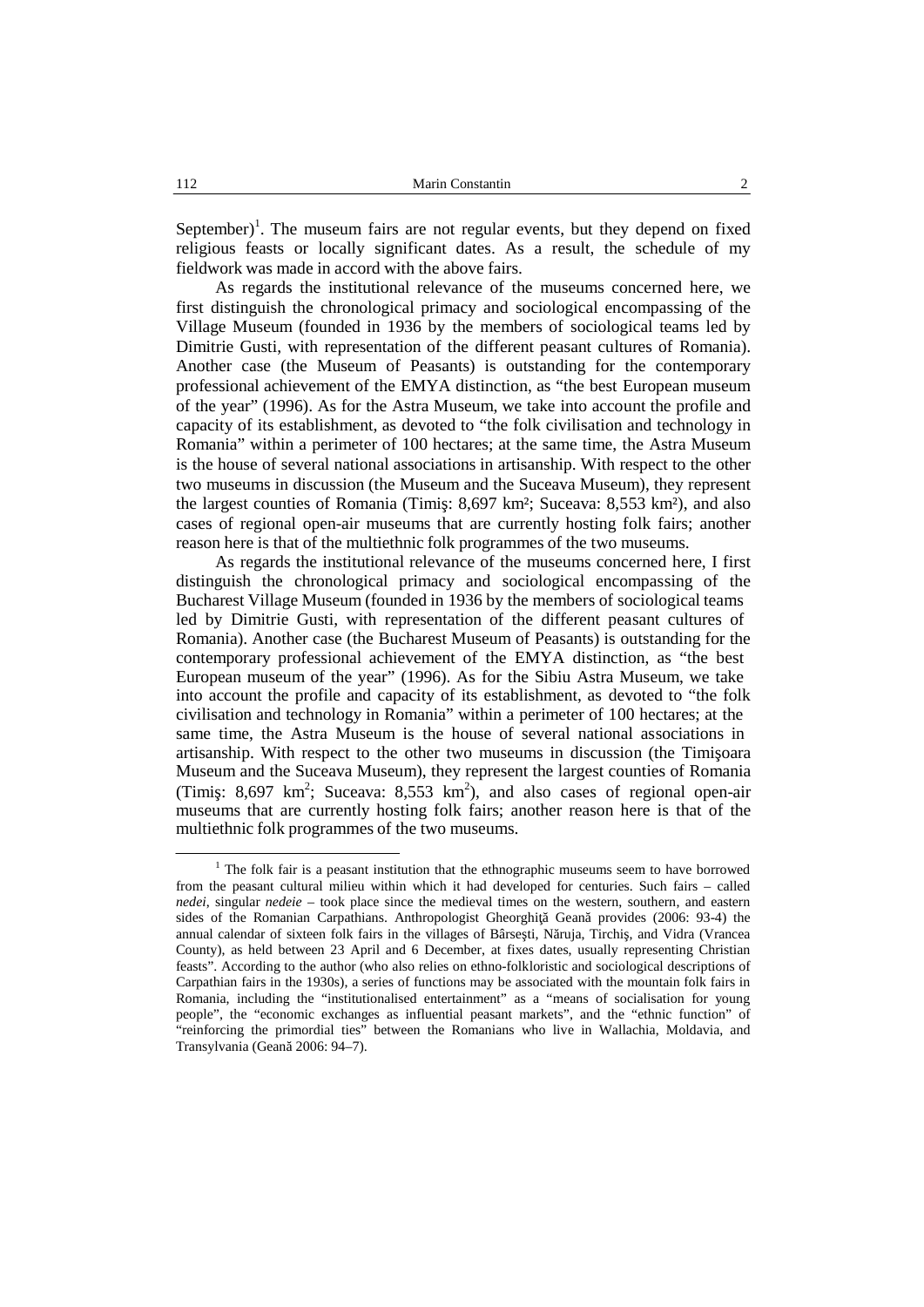# **THE FOLK-FAIR**

As hosted by ethnographic museums, the folk fairs constitute the main "cultural scene" where the peasant "traditions" and "folk art" are displayed in front of an urban audience. In fact, the very notion of "fair" is intriguing when it matches the "museum" one. Folk fairs in Romania have been reported since medieval times 2 , but they were institutions of peasantry only, with no cultural assistance from the state, the church, or the nobility. As will be seen, the twentieth-century (ethnographic) museums in Romania were for a long time assigned specialised tasks of patrimony management, and not popularising or "cultural revival" functions.

In our study, we are interested in discussing the market character of folk fairs (which seems to prevail over the museum programmes of "folk-culture" custody). This is to examine the trading metamorphosis of "artefacts" into "products", and of "tradition" or "folk art" into "commodity-defined goods". We also seek to understand the effectiveness degree of some market strategies among craftsmen, as well as the market social organisation of them.

A series of important factors seem to accurately indicate the market character of the folk-fair artisanship. Among such factors, we mention the artisans' seasonal working schedule, their collectively-shared definition of "collegiality", the national-scale of the folk-fairs network, and the openness toward other "market" frameworks in Romania (particularly, regional and urban festivals).

MP suggests that the museum-hosted folk-fairs agenda during the main Orthodox feasts of the year (Christmas and Easter, days of saints like Peter and Paul, Elias, Holy Virgin, Day of Holy Cross, Saint Demetrius, and Saint Nicholas) would reproduce the peasants' traditional calendar and alternation of work and ritual time. At times, craftsmen describe their seasonal division of labour between artisanship and local farming activities, which they need to schedule rigorously in order to attend spring, summer, autumn, and winter fairs (for instance, AR, IB, MAP, and TB). Other artisans (CP, VA) argue their interest in the seasonal rotation of their crafts in terms of winter timing necessary for the home manufacture of objects. VMold depicts the atmosphere of the folk fairs in the past, when farming

 $2$  The folk fair is a peasant institution that the ethnographic museums seem to have borrowed from the peasant cultural milieu within which it had developed for centuries. Such fairs – called *nedei*, singular *nedeie* – took place since the medieval times on the western, southern, and eastern sides of the Romanian Carpathians. Anthropologist Gheorghi Gean provides (2006: 93–4) the annual calendar of sixteen folk fairs in the villages of Bârse ti, N ruja, Tirchi, and Vidra (Vrancea County), as held between 23 April and 6 December, at fixes dates, usually representing Christian feasts". According to the author (who also relies on ethno-folkloristic and sociological descriptions of Carpathian fairs in the 1930s), a series of functions may be associated with the mountain folk fairs in Romania, including the "institutionalised entertainment" as a "means of socialisation for young people", the "economic exchanges as influential peasant markets", and the "ethnic function" of "reinforcing the primordial ties" between the Romanians who live in Wallachia, Moldavia, and Transylvania (Gean 2006: 94–7).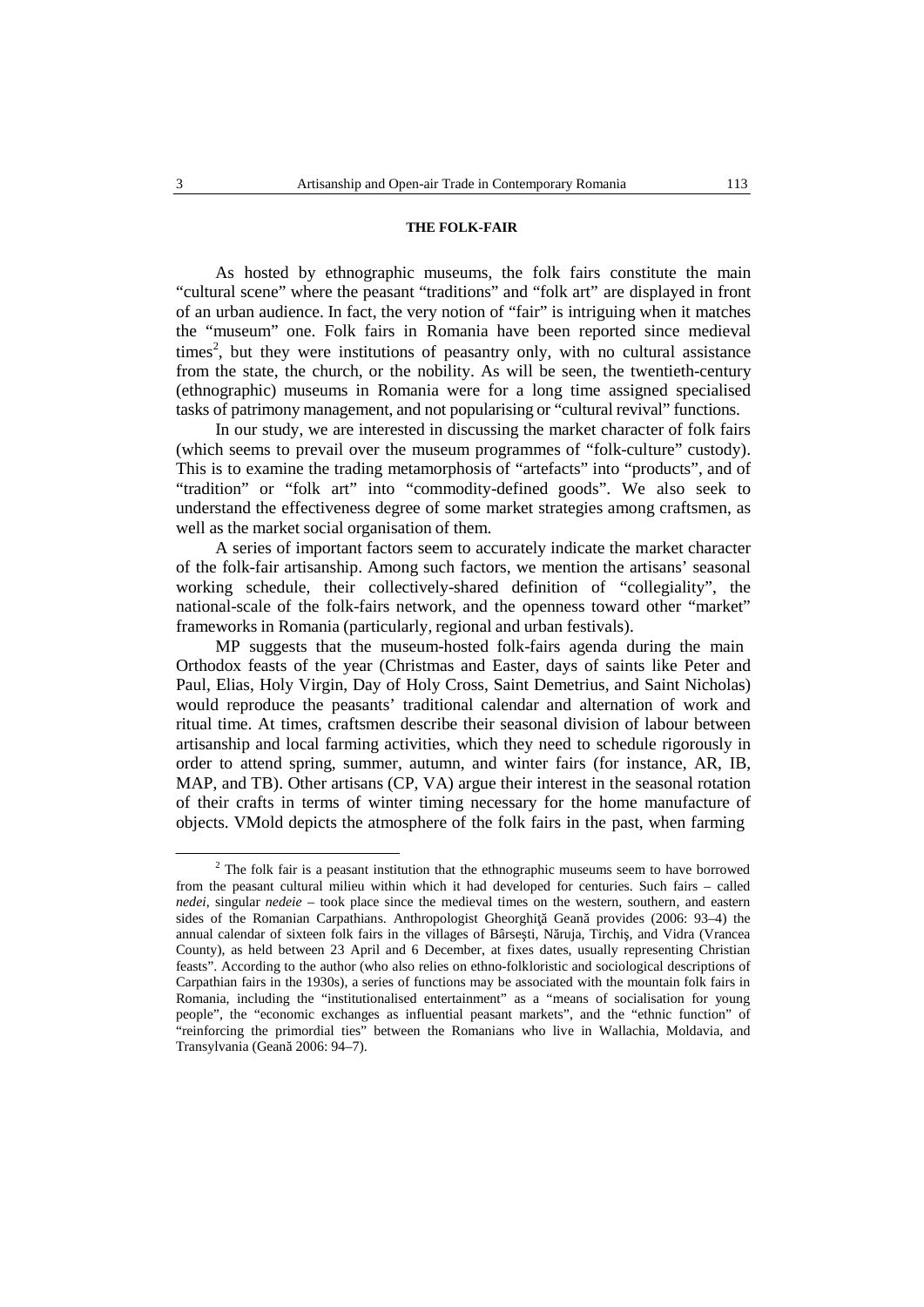products, wooden artefacts, and pottery were usually brought and sold together. Perhaps as a reminiscence of such traditional markets, some artisans are engaged into "barter" transactions during the fairs of today, as when ZMB exchanged one of her wooden artefacts for a folk costume made by a colleague, or when TBus offered a wind-instrument for a table cloth.

CP and IB argue their advantage to sell at the fair, in comparison with the small-priced transactions at home. In general, craftsmen recognise that the museum folk-fair is the proper place to meet their clientele (ES, MD, SA, SB, and VB). According to OD, a museum folk-fair also operates a "selection of [craft] values", to the benefit of public. IB remembers that in the beginning of 1990s, many fairs were open to any craftsman, even with no museum invitation needed, while nowadays artisans face new hardships (especially the requirement to found their own trading society in order to be allowed to commercialize objects under the museum custody).

The most nominated folk-fairs among artisans are those hosted by the Bucharest Village Museum (28 references), the Sibiu Astra Museum (27 references), the Bucharest Museum of Peasants (25 references), the Oradea Museum (15 references), the Suceava Museum (10 references), the Timi oara Museum (6 references), the Bra ov Museum of Bran (5 references), the Câmpulung-Moldovenesc Museum (4 references), and the Bra ov Museum (3 references) 3 . Several craftsmen point out the commercial potential of the Bucharest museums (EP, VA, VMold, and ZMB). Other folk fairs mentioned by artisans are located in Ia  $i$  (14 nominations), Cluj (8), Constan a (6), Craiova (4), Boto ani (3), M n stirea Humorului (3), Pite ti (3), Arad (2), Deva (2), Târgu-Mure (2), Târgu-Neam (2), Vaslui (2), Baia Mare (1), Bistri a (1), Buftea (1), Buz u (1), Curtea de Arge (1), Foc ani (1), Pa cani (1), R d u i (1), Râmnicu-Vâlcea (1), Roman (1), Reghin (1), Sfântul Gheorghe (1), Sighi oara (1), Slatina (1), and Vatra Dornei (1). EV (artisan from the Republic of Moldova) attends mostly the fairs from the towns of Orhei,  $B \, 1$  i, and Chisinau<sup>4</sup>.

A recurrent opinion is that of the folk-fair "large-family atmosphere" among artisans when they meet each other and exchange information, craft working models, and impressions about their work (DC, DM, DG, IM, SA, SB, MP, MR, C, VKR, and VL). EV equates her participation to the fairs with an "exchange of experience", in that she finds there ideas difficult to imagine at home. IA speaks of

 $3$  The notoriety of museums is also associated with their advertising investment, which is generalised as a market strategy of all the museums concerned here: radio and TV publicity, along with banners and promotional leafs (CEU), radio and TV, printed media (PP), Astra Film studio, tourism agencies and hotels, and TV (CB).

 $\frac{4}{\pi}$ . The general policy of museums and municipalities in hosting the folk fairs is to invite artisans from all the ethnographic areas of Romania. For example, the National Festival of Folk Traditions (Astra Museum, Sibiu) brings together 400 craftsmen of which 100 from Transylvania, 100 from Moldavia and Moldova, 100 from Wallachia, and 100 from Dobroudja (CB).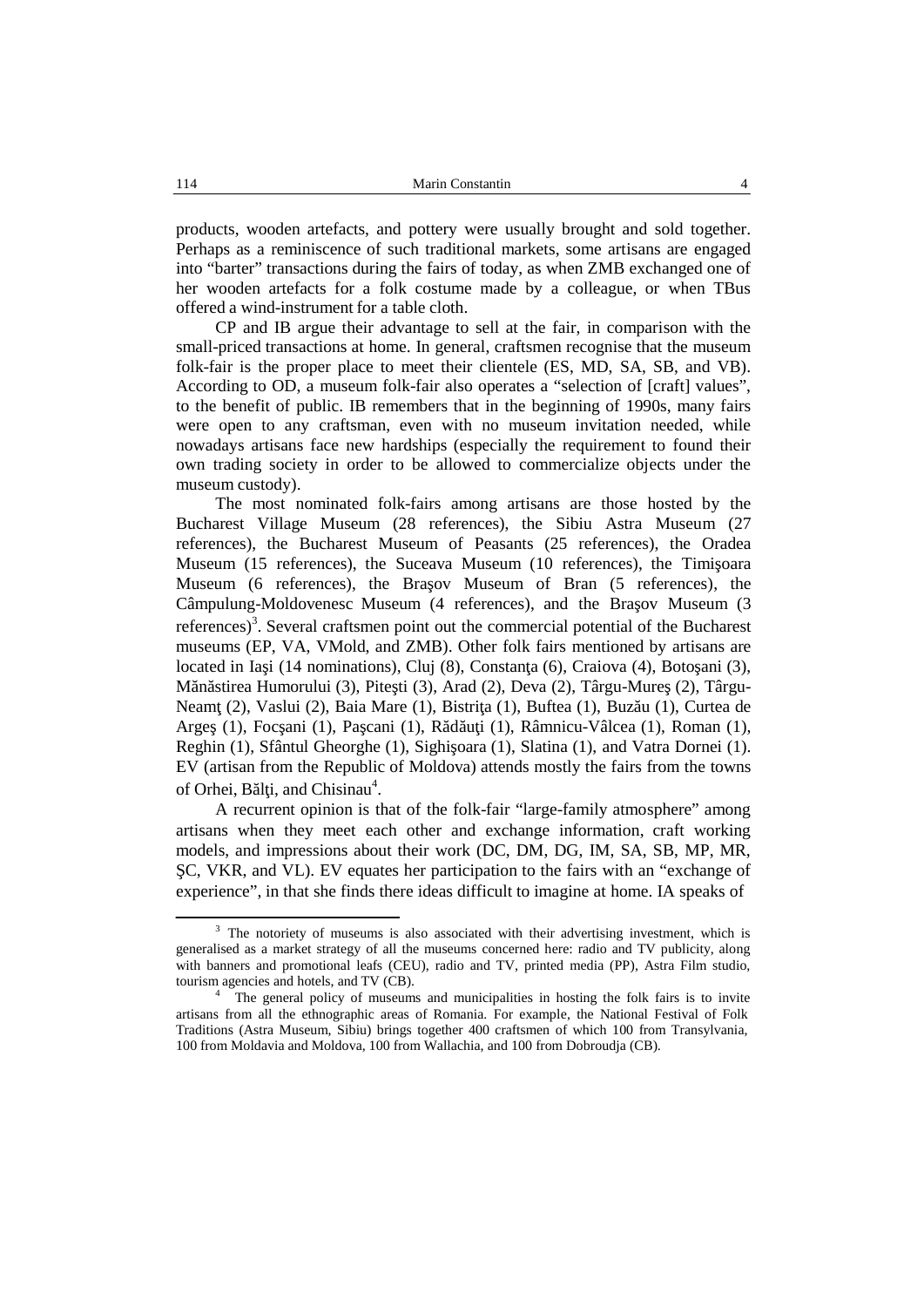his "kindred" colleagues from the folk fairs. Such a "corporate" self-representation is particularly associated with those fairs when (in the 1990s) the craftsmen's participation was smaller than today, and when their cohesion would have been "stronger" (ZMB). MP claims that museum folk-fair is not (due to artisans' "collegiality") a place for "competition".

I think there is no real competition [among craftsmen] since customers there are for all of us. The customer comes and sees many objects, and he will choose what he wishes; maybe he would need some of my objects or something else from my colleague… So I think we artisans are rather colleagues, than rivals… It is true that […] when we see one of us bringing to fair something new, we all will try at the next fair to present a novel, astonishing, and interesting thing. This is indeed "competition", but an artistic one…!

Artisans rhetorically use to oppose the museum-fair to urban open-air markets (APC, CP, DC, IA, MP, NM, SA, TBus, and VLin). ND sees the markets as sites where "China-made [serial] objects" and "plastics" are usually found. However, several artisans also mention markets and diverse other places and opportunities to sell their artefacts in the city. Thus, they take part to municipality hosted folk fairs (CP, DM, and FM). GS is present at the "Beer Festival" held in Timi oara. Weaver MD attends the "Golden Stag" international music festival in Bra ov. FM reaches the 1812-dated "Manuc Inn" in Bucharest. MJ and MM are usually invited to urban feasts like the "Festival of Hearts" and the "Harvest Day", in Timi oara, as well as to the "Days of Timi oara" (another "Harvest Day" fair takes place in the Moreni town, cf. VMold). SA is participant at the "Days of the Ia i City". NM travels with his painted-icons to the "Muntele G ina" ancient folkfair (in the Transylvanian Carpathians); DC is another artisan participant to this traditional fair. VKR has attended international folklore festivals in the towns of Târgu-Jiu, Târgovi te, and Caransebe. According to EV, in the Republic of Moldova, similar folk fairs are those held in the "Day of the B  $1$  i town" and during the "Wine Feast" in Chisinau. Sometimes one artisans' participation is said "not to fit the festival profile", such as in the case of weaver AN at the Sighi oara Medieval Festival in Southern Transylvania. Instead, woodcarver TE does include the Sighi oara festival (along with the "Wine Festival" in Târgu-Mure) in the agenda of his folk-fair involvement. FB has attended (and has been awarded a prize) at the "Festival of Painted Eggs", in Cioc ne ti-Suceava, while VB is present at the "Chestnuts Feast" in Baia Mare. FC plans to reach a Bucharest-based "Fair of Bread". Other similar "festivals" of interest for artisanship are "The Folk Young-Men of Bra  $\alpha$  ov" and the "Garlic Festival" in Boto ani $(OD)^5$ .

<sup>&</sup>lt;sup>5</sup> In the summer of 2005, the folk fairs were relocated from the city centres to the ethnographic museums in Suceava and Timi oara, which occurred at the request of the local municipality councils (CEU and IVP). In both cases, the directors of the above museums contend that their institutions would "protect" in such way the artisans and the folk art.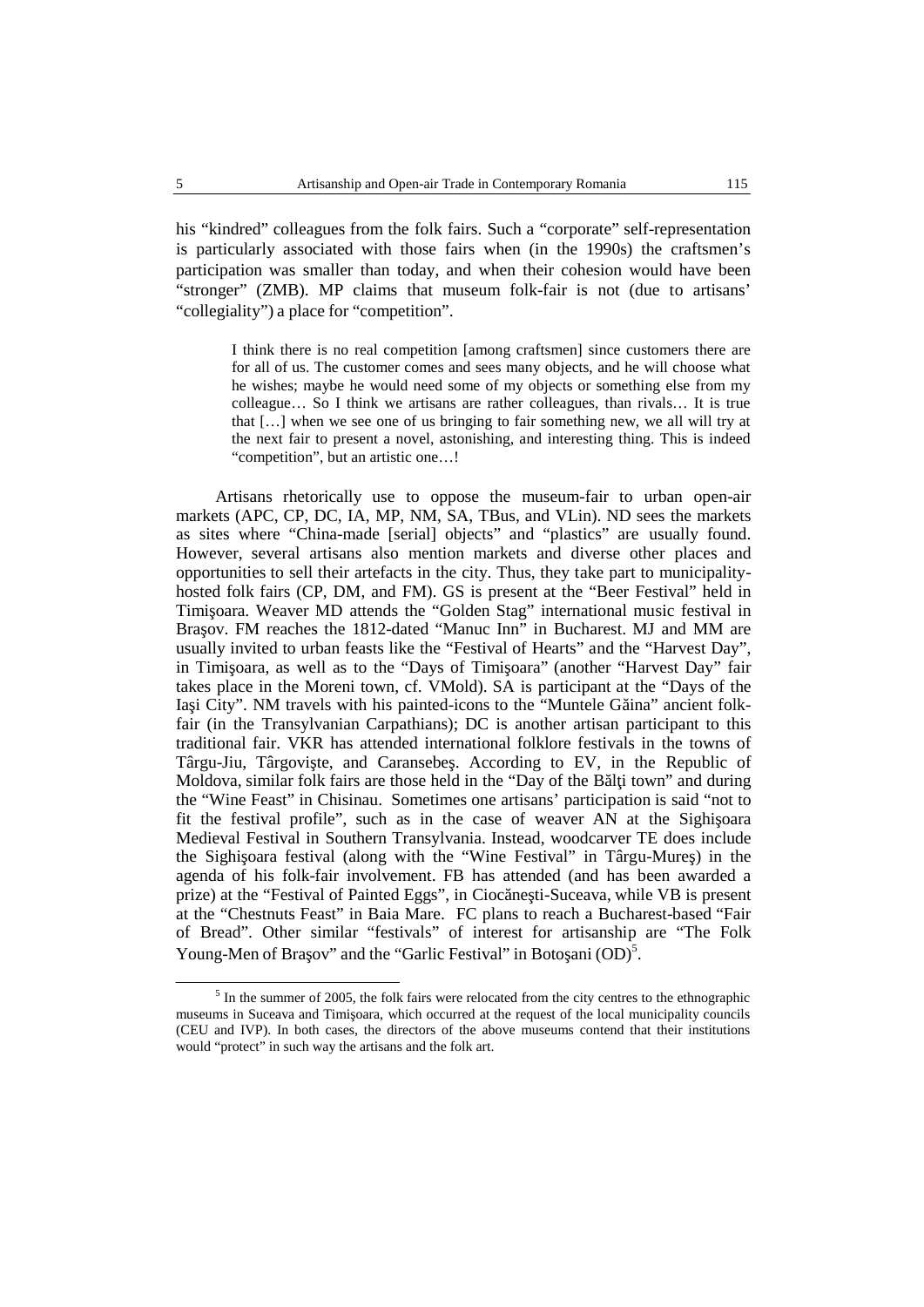Artisans generally explain their presence at the fair by need of demonstration for visitors in order that "customers understand why we ask their money…" (VKR) (similar "demonstrative" sessions are those carried outby TBus and VL). VMold says his habit is "to narrate" for his clients the "fireplace-icon story" (that is one of his artefacts). According to FC, in his "first working phase" the "[folk] creator" is satisfied when making qualitative objects; in "the second phase", however, he "has to sell [the artefacts]". Instead, VM claims that "I dislike selling the commodity I make…" Moreover, unlike his wife (who is "rapacious"), VM happens to reduce his prices. One the other hand, when the artisan and firm holder AN leaves her artefacts under the museum custody, she establishes "good prices", so that sale will be made even with the museum commission included; she calls herself to be a "business partner" of museums. In general, craftsmen take the price making as their trading right, as a result of market negotiation (MP, NM, and OD), or as a placement within the general price trend of a given fair (EU), with a refusal of the museum intercession (FC, TBus). Sometimes, however, museums are claimed to "advice" the artisans when the prices they set up would be "too small" (IA, VMold).

Craftsmen like AF, FM, OD, and TB label "commodity" the artefacts they bring to museums, or which they leave under the museum custody. Market calculation within the folk fair is sometimes denied, since according to NM, "it should not be proper to negotiate the price of an icon..." On the contrary, ceramist OD's viewpoint is that "since this is a fair, our commodity must be negotiated as such!" Notwithstanding such a tension between what "is", and what "should not become" commerce (also present in the discourse of IM and DG), IA succeeded to sell not less than 60 masks at a three-days fair of the Museum of Peasants in Bucharest. Likewise, DM sold more than 100 wooden artefacts in two days, while MM once sold 24 little wallets. MP usually deals out "20, 30… or 50 [folk-worn] puppets" for the artisanry shops. Such wholesale is not regular among the craftsmen. MAP says, for instance, that her family association's "commodity" is not in demand within the Astra Museum. DC and FC are similarly sceptical as to the real "purchasing power" of their folk-fair clientele. Another motivation for retail trade is that of the craftsmen who need long time to make their artefacts (IB, ZMB).

A major concern among artisans is the transportation of their artefacts to the fairs. A series of craftsmen make here use of their personal cars (AF, AP, AN, CP, EP, EU, FB, IG, MDen, MJ, MPop, ND, NM, TE, C, ZMB, VMold and VT). According to artisans like IA, EV, VKR, collaboration in the transport payment is another possibility for reaching a fair.

Many artisans come to the fairs followed by their relatives, including the ego's father (AT), brother (C), wife (APC, CP, EP, and FB), son (DM, FC, and ND), daughter (MJ), and granddaughter (GS). A family's division of labour is effective in VM's case: while he attends the Suceava museum-fair, his wife is present at another fair, in the Roman town. TB and SA make their artefacts with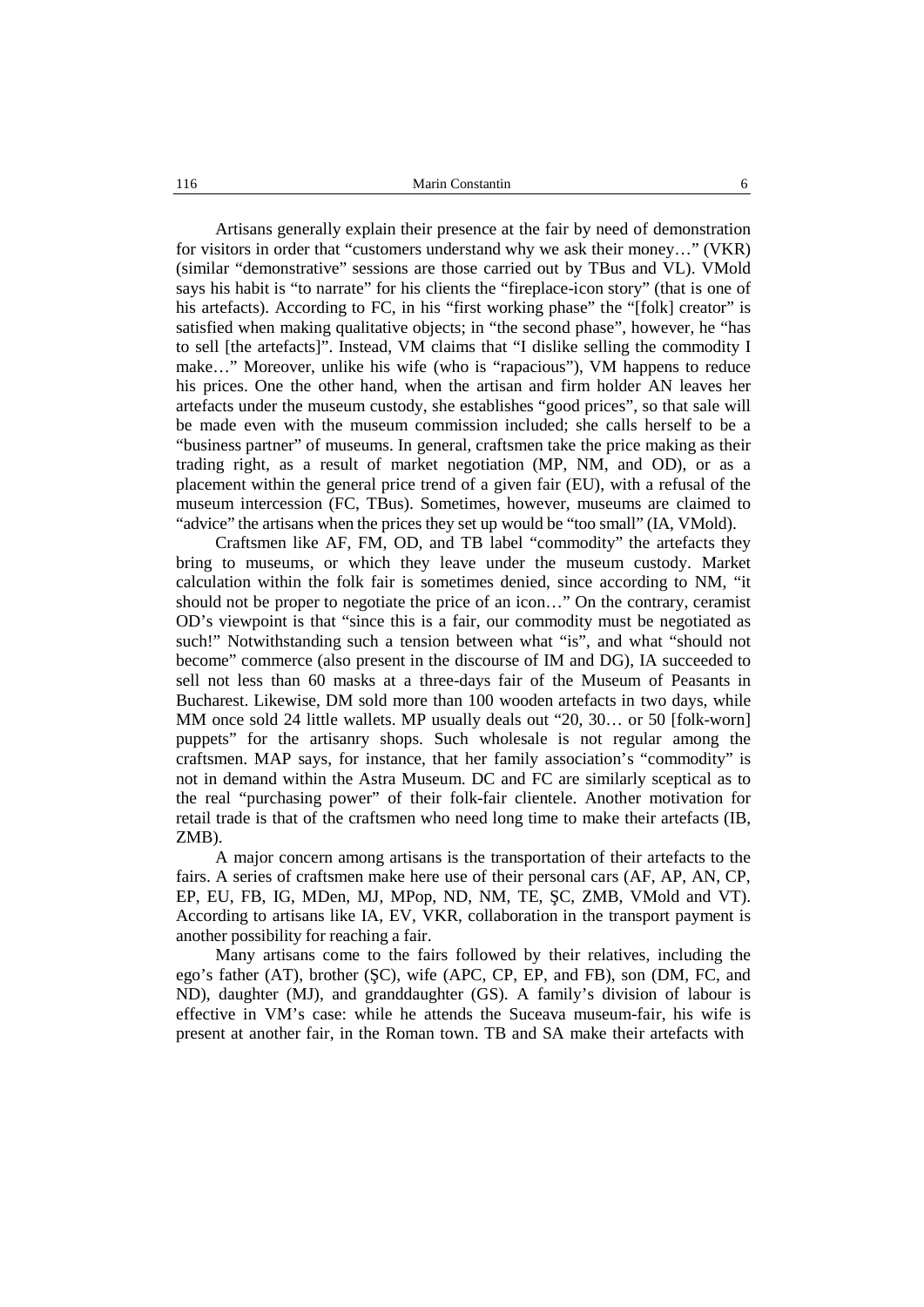their spouses' help; besides, the artisans' spouses will remain at home for farming work, while they leave for the fairs.

In the above phenomena, artisanship appears to reflect the "market orientation" of peasantry toward the cities, in the framework of a production-and exchange process that depends on seasonal labour organisation necessary to provide and diffuse the "commodity" demanded by the craftsmen's urban and foreign clientele. Manufacture and sale of artefacts are also adapted to the seasonal tourist presence, as in the case of the summer fairs and festivals in Bra ov, Sighi oara, Gura Humorului, and Constan a (EU, TE, VKR, and ZMB).

The folk-fair institution in contemporary Romania is the urban "delivery unit" the artisans envisage for distribution of their "products" ata regional or national scale. Participation to local folk-markets only is quite rarely reported, either in the case of the "small museum fairs" from Timi oara (MJ, MM) and Suceava (EU, MAP, C), or in that of the "large fairs" from the Sibiu Astra Museum (DC, EV), the Bucharest Museum of Peasants (SB), and the Bucharest Village Museum (MP, MR, OD). Instead, majority of craftsmen inscribe themselves into a national circuit of museum-based folk fairs and municipality hosted city feasts, as well as tourism festivals (APC, AT, CP, DG, EP, FM, IA, IG, IM, MDen, MPop, ND, SA, TBus, VA, and VMold).

As a result, the "folk fair" is to be seen as a market framework that extends artisanship beyond the museum more-or-less effective policy of "traditional values selection" or "revitalisation"<sup>6</sup>. Of course, the museum fairs are (due to reasons to discuss in the following chapter) claimed to best meet the artisans' formal commercial needs. In many respects, however, the craftsmen's network of urban diversified-location fairs seems at least equally consistent with the ecotourism industry in socialist and especially post-socialist Romania. DM's membership in ANTREC (Romanian Association for Ecotourism) is relevant as to such development of artisanship.

As we are ANTREC members, the Association invites us as to attend specialised fairs it sets up for the foreign tourists. […] Thus we took part to a fair organised with support of the European Union [...]. We conduct the project of an itinerary for the private pensions associated with ANTREC, which will be advertised within an international exhibit.

 $6$  For the "salvaging" vision in the Romanian museography, see the situation of the Timi oara Museum, in the case of the acquisition of a pottery workshop, from a local village where the craft concerned had disappeared (IVP). Such approach is reinforced by the refuse of change in the folk traditions, since "nothing can replace a given tradition" (IVP). According to CEU, the "first mission" of an ethnographic museum is tokeep "the trend of authentic folk art", which makes the artisans "to accept the critiques and take out their stands such improper products". CB mentions some "echoes" of the artisanship policy of the Astra Museum in Transylvanian villages where peasants start wearing again their old folk-costumes (for instance, while the church rituals) and learn their children folk dances, songs, and myths.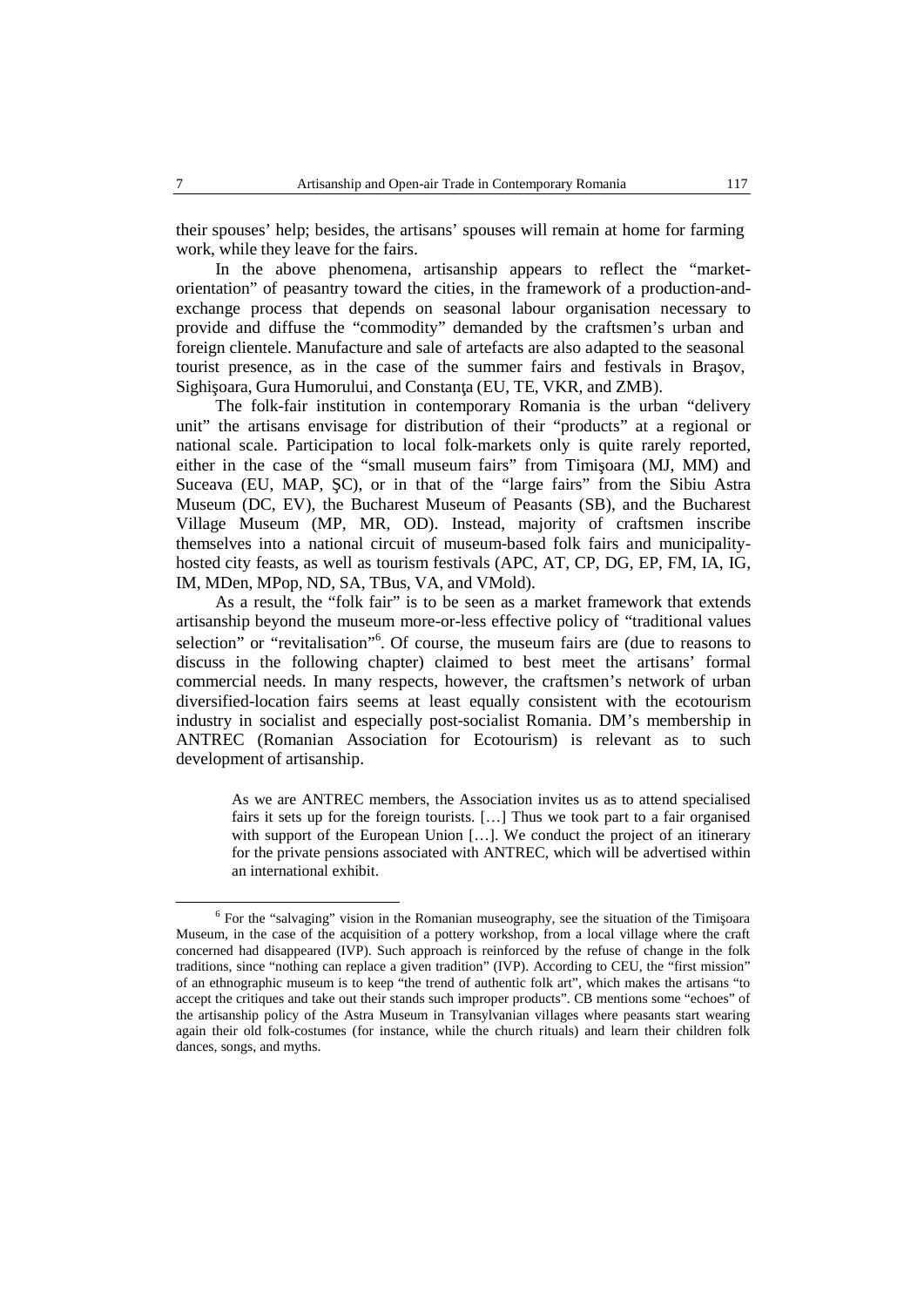We have mentioned in this study several types of "membership" among the craftsmen, including organisations like the Association of Folk Artisans (AFA) and the Academy of Traditional Arts (ATA)(Sibiu), the Union of the Fine Artists (UAF)(Bucharest), and the "Association of the Amateur Painters" (AAP)(Alba). Of these associations, it is only the AFA and ATA that are linked to the museum framework of the folk fairs, while the non-governmental organisations like UAF, AAP, and ANTREC reflect another affiliation register of the artisans, at the level of private institutionalisation and interests.

On such bases – of a state and private character – is also grounded the branch "collegiality" among the artisans. Do such metaphors as the "family" or "brotherhood" self-representation of the craftsmen's professional group account for any "guild" awareness in times of social and economic transformation in Romania? Probably they do. While it is still following diversified policies of planning and hosting the folk fairs by museums, municipalities, and NGOs, artisanship is expected to possible evolutions from a subaltern condition toward autonomous initiatives and sociality. This seems, at any rate, to be the meaning of the artisans' private trading strategies and resources when they are present at the folk fairs. As seen earlier, many craftsmen promote wholesale and the direct or "face-to-face" price-making, which is pertinent for their increasing expertise in the market exchange of "art goods". The use of artisans' personal cars for their transportation to and from the fairs is an example relevant for the craftsmen's need to detach themselves from the assistance of their work by museums or other "sponsors".

Some "projective" trading mastery in the market artisanship could also be inferred among those artisans who come to the fairs followed by their children (GS, SA) or juvenile apprentices (EU, SB). Most of all, specialisation in commerce through the folk fairs is evident in the case of artisans' family division of labour on the market. The family associations we have mentioned in the social framework of the "workshop-based artisanship" become this time effective also in the distribution of artefacts. As will be seen, this is the premise of a shift from the status of "client" status toward a "condition of reciprocity" between artisans and the ethnographic museums.

# **CLIENTELE FOR ARTEFACTS**

A hypothesis of our analysis on the market enrolment of artisanship claims that production of the artefacts is built on a regular base made up of some "consumption" peculiarities associated with such folk-art "goods". Possibility of a "ready-made" demand for objects and services in artisanry (such as the "craftteaching sessions" and the "culinary art") depend as seen on the agency of museums and municipalities (which artisans undertake as costs and benefits). However, beyond this mediation artisans find terrain open for their direct relationship with customers, as well as for their equally direct "distribution channels".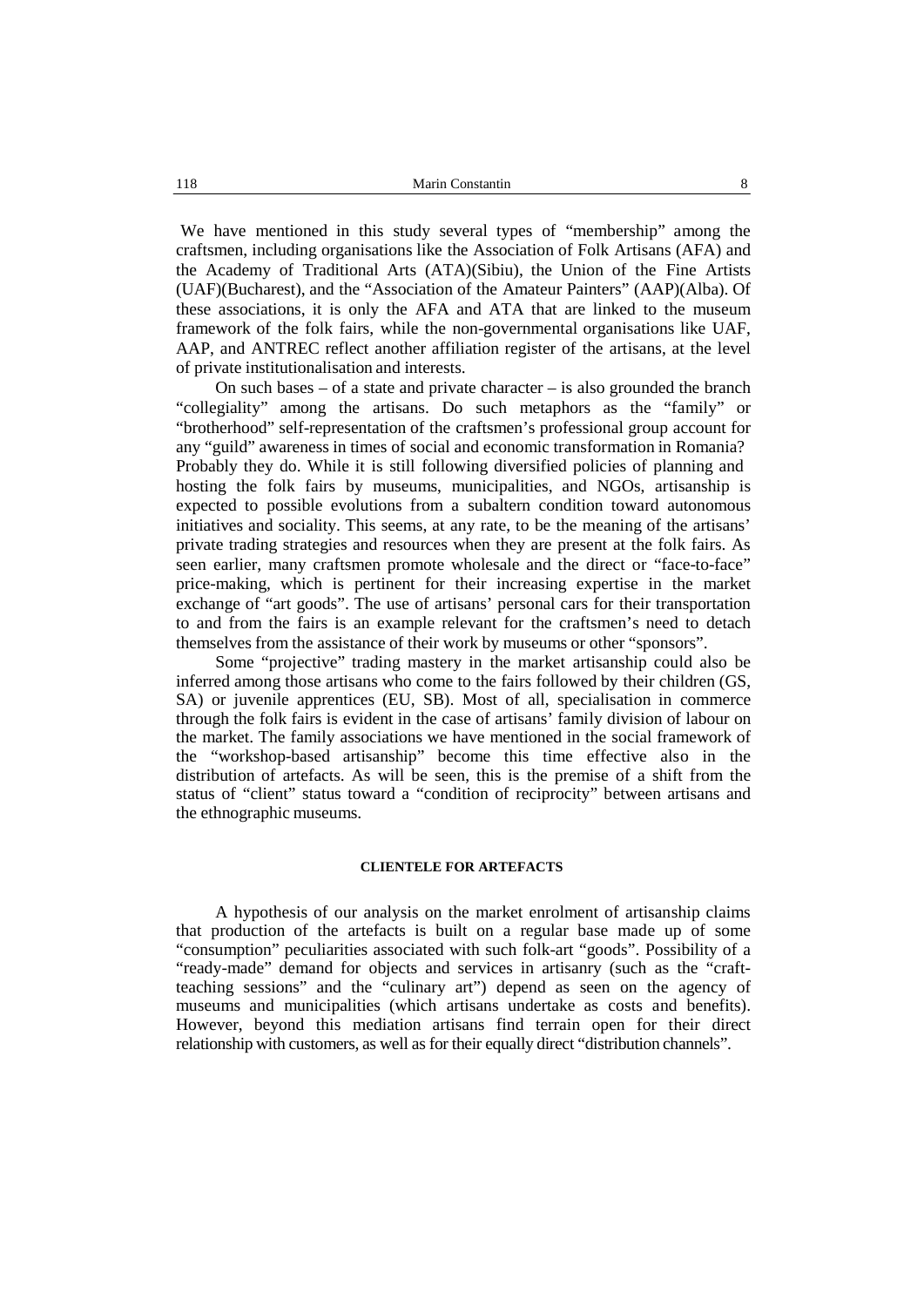Our approach will first take into account the role that the personal relationships plays in the making and keeping of a clientele for artisanship, to attempt then to discern a "typology" of the artisans' clients. It is important to notice that, while artisanship is made as a branch of peasant economy (which involves specialisation, labour division, investments etc.) it seems to still be seen as only "folk-art" among urban and foreign customers (with implication of "intrinsic" and "ineffable", rather than "accountable", value of one's artefacts). As a consequence, the market demand for artefacts is balanced between what artisans choose to "represent" as folk traditions and arts, and what their clientele happens to mean as "traditional" or "artistic" as regards peasantry. Icon-painter NM is evocative for such a "folk-market negotiation":

[As an artisan] I strive to meet the customers' expectancies […] This is problematic, since Iam supposed to conform to someone's interest in a painted icon… for the rest of his/her life, so that I have to make it as that client wants…

Artisans generally contend they are establishing "their own clientele". According to IB, he engages "friendships" with those who buy his artefacts, since such clients usually continue to frequent him. "Personalised" sale relationships are also developed among craftsmen like AT, FB, MAP, MM, and VL. IA speaks of his "20 years-known clients". Similarly, ZMB meet customers who regularly pay visits to her stand for "two-three years long". Other artisans describe how clientele asks them for their phone number and address, with intention of further demands (AN, EM, OD). "Monograms" or engraved trademarks on wooden artefacts, with the craftsmen's name initials and residence (AR, IB, VMold), are similarly used in order to keep clients informed with the craft paternity*.* According to MP and VLin, their "long time-made clients" use to recommend them to further customers from among acquaintances. VMold speaks of his "fans" within the folk-fair framework, which concerns visitors who ask for details about the artisan's "professional evolution" and even dare to draw his attention upon the use of row materials other than "traditional".

A regular customer category is that of the Romanians who leave their country and take with them artefacts as "souvenirs" (AN, AR, CP, MAP, MM, SB, C, and VA). MP sees this fact as a "transmission of our folk art abroad".

Private tourism-houses make up a constant clientele for artisanship. When VL attended a folk fair in his native Tulcea town, a tourism-house owner asked some of his wind-instruments to exhibit in front of tourists. AP has received similar demand for her carpets. In Bessarabia, EV is currently working together with a tourism-specialised private house in the Tribujeni town.

Several artisans distinguish between their Romanian and foreign clients according to absence of negotiation in the foreigners' market behaviour (EM, TB), or contrarily to one's preference for negotiation with foreigners, not with co-nationals(MJ).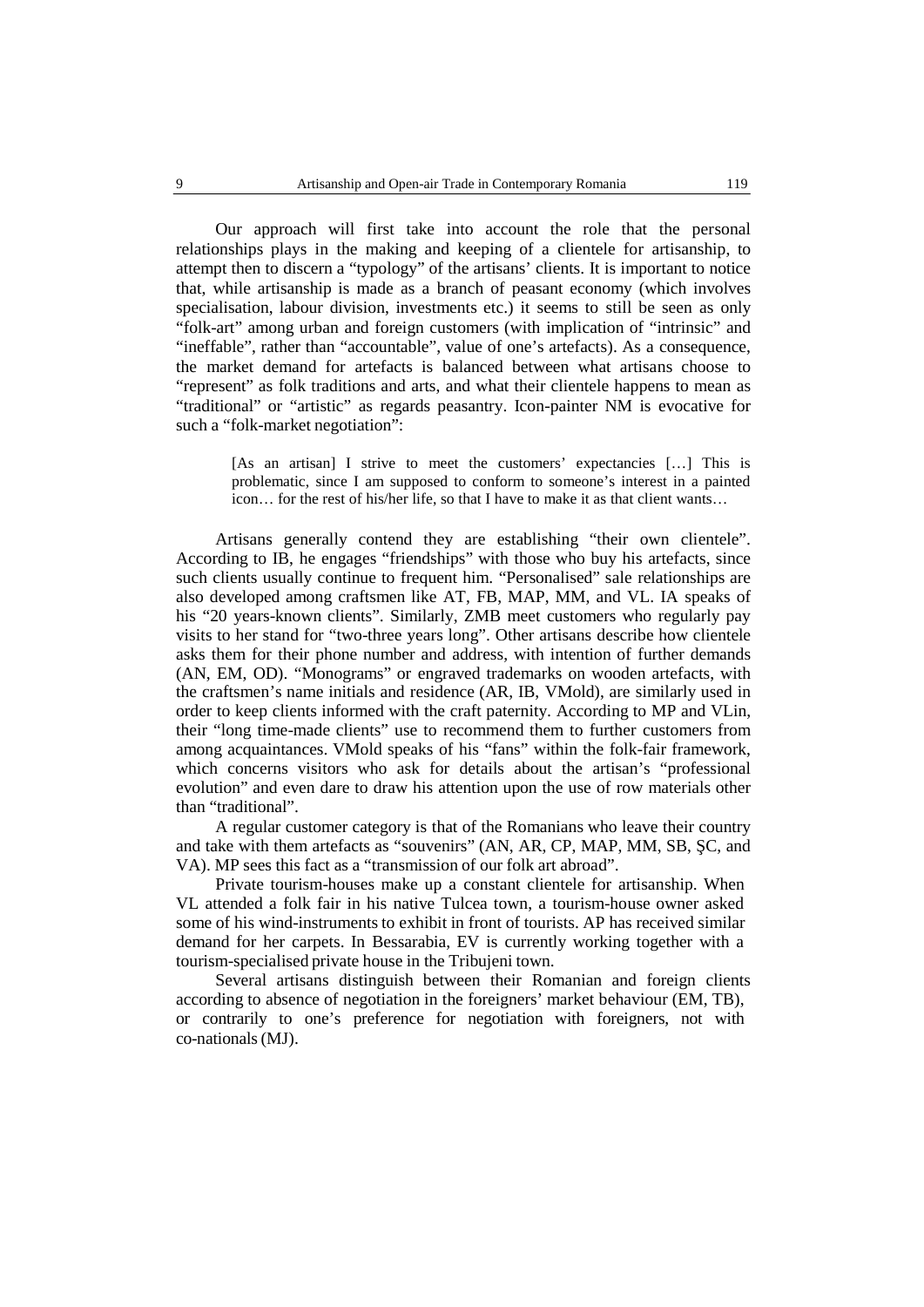According to MD, the foreign clients are interested in buying artisanery as a handmade category of objects. Potter EP knows that foreigners are those who buy his "high-value" items. Artisans like DM, IMold, and VM praise the foreigners' better payment as well. Handicraft for tourists is sometimes alleged to cause degeneration of the traditional art-making, as in FM's case when concerning the "peasant" shoes made in some areas of Transylvania. ND equates the "traditional" mark of his artefacts with the "souvenir" use of them among the tourists. Sometimes, such clients are associated with a given ethnic identity: Frenchmen (cf. FM, MM, MP), Dutchmen (cf. MM), Italians (cf. IG), and Germans (cf. IMold). NM says he once took (when wearing his folk costume from Southern Transylvania area) a photograph with… his Jamaican clients; he also sold in France many icons with the "Saint George" motive. According to DC, Spanish and Swiss clients are buying his violins-with-trumpet not for playing, but for keeping them as "museum objects". Artisans like AT, FC, and VMold speak of their "clientele" made of ambassadors of the United States of America in Romania. In other situations, however, foreign clients may seem as "avaricious" to artisans like VA.

Artisans are also given opportunities to meet their foreign clients in international contexts. EP travelled (thanks to the national Ministry of Foreign Affairs) to Austria (2000), Germany (2004), and Canada (2005). ND claims that his clay-made "peasant characters" were collected by museums in Tokio and Washington (the Smithsonian Institute). By the ANTREC tourism association, DM went to Bulgaria, Hungary, and Austria. AR took a trip to Augsburg, Germany, with support of the Suceava Museum. IG opened exhibitions (through the Ministry of Foreign Affairs and the Museum of Peasants) in Washington, the United States of America, as well as in Koblenz, Regensburg, and Ulm, Germany. The Ministry of Foreign Affairs (as well as the National Cultural Foundation, and the Astra Museum, together with the Smithsonian Institution) has also supported IA and AT for their participation at Washington 1999 folk festival. The Romanian Ministry of Tourism sponsored VLin's participation to international exhibits in the USA, England, Italy, Switzerland, Germany, Austria, Hungary, Russia, and Turkey… A self-supported participation to international fairs is that of FC (in the case of the Munich ceramic fair).

Artisanship envisages a large array of private clients among a series of "beneficiaries" more or less connected to "folk-art" production. One of CP's demands is from the part of restaurant patrons who ask him to write the name of the firms concerned, on the pottery items he makes. Among IMold's usual clients for his wooden hogsheads are mentioned the patrons of local wine cellars. One of MAP's demands is that of a restaurant in Bra ov; in this case, MAP and her husband were asked to make the needed vessel, including mugs and soup tureens.

Further clientele for artisanship is provided from among local folk-dance bands (MM) or fiddlers (TBus, VA). Similarly, VL's clients in wind-instruments craft are intended to play those instruments, and not to only collect them.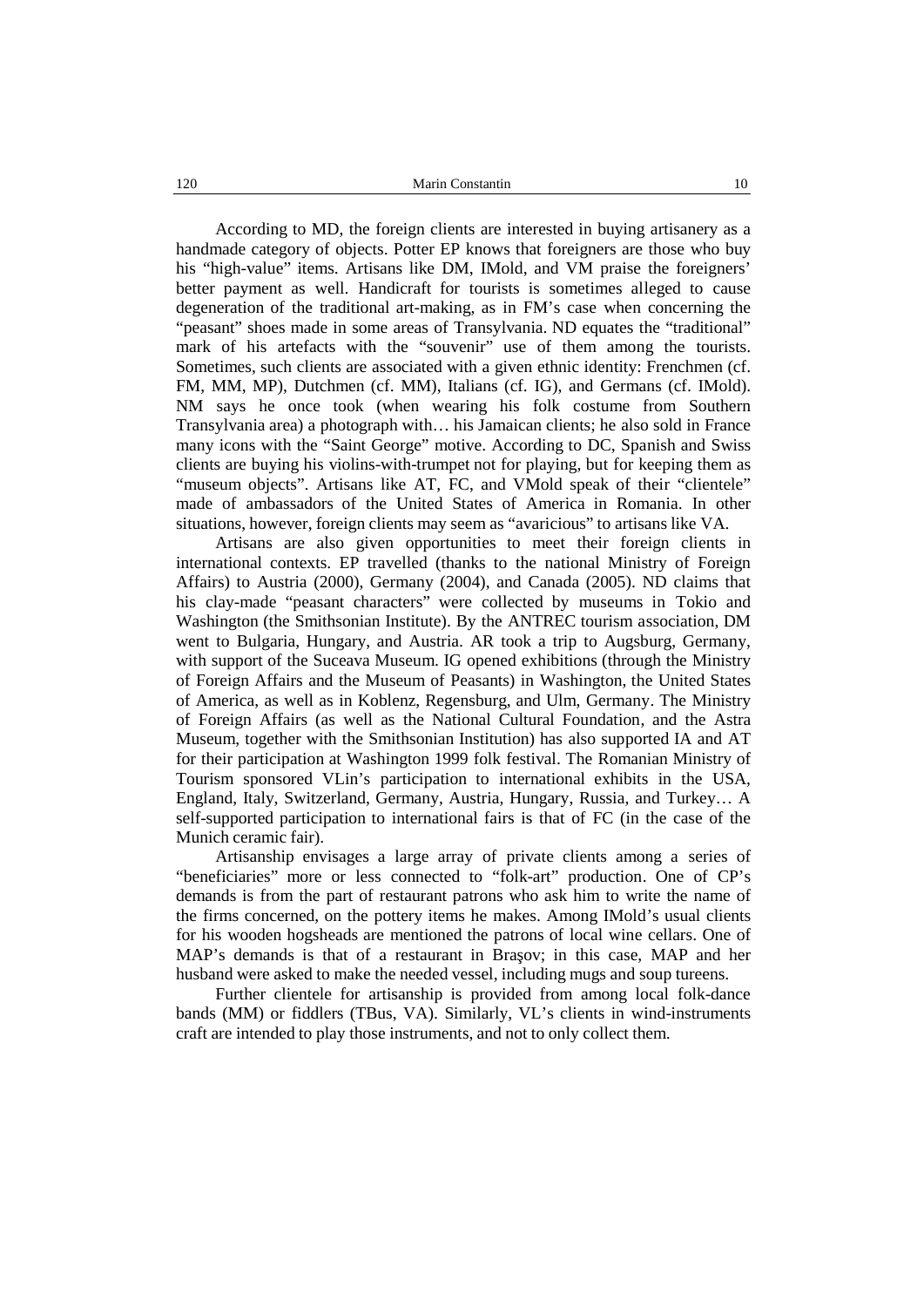MPop, SB, and TBus report some school-made demand for artisanship. VA recently worked for a kindergarten in Bucharest; she also sold some of her folk costumes at the Gura Humorului Monastery. Similarly, MN seeks for customers interested in her egg-painting works at the Moldovi a Monastery, while SA mentions her collaboration with the Hanu Monastery (Neam County), as regards some of her wooden crosses. Icon-painter FB undertakes often collaboration with local churches.

EP speaks of those "enriched" compatriots interested in "folk art" but who in fact are claimed to prefer only "kitsch" objects. IB notices the scarce presence of businessmen within the folk fairs, while most of tourists generally prefer little souvenirs (he is making wooden "statues"). The theme of "small purchasing power" of the co-national clientele is general among the Romanian artisans (EV, FC, MJ, NM, SF, C, and VM). AT is worried about those artisans whose work is unqualified, and which is at the same time sold at prices lower than in the case of the artefacts made by skilful craftsmen.

Some of ND's clients would become "collectors" of his ceramic artefacts. Similar "collectors" are those of IA's masks, as well as those who collect AT's bulrush-made baskets. FC is making special pottery (of longer handwork duration) for private collectors. Nevertheless, DG claims that collectors are few today – among the Romanians –, since "people do not afford any more folk-art collections".

At times, local clients are recruited from among the so-called "connoisseurs of folk art" (AR, APC, EP, NM). ND notices that, while the "folk art" was en vogue among peasants in the past, it is now in demand among "sirs". MR's "target clientele" is mostly made up by women, since they "have a sense of the home decoration". Some artisans (MP, NM) associate such "art expertise" with foreign clientele (which would understand Romanian folk-art "better" than Romanians do).

In accordance with the field data, "personalisation" in making one's clientele among craftsmen is apparently a means to assure regularity in the distribution of artisanry. More precisely, those long time-based market relationships are designed to build up particular "niches" in the chain of production and sale of folk-art items. In such cases, artisans obtain notonly continuous demand but also confidence and prestige, which is well epitomised by the account of weaver MM.

Last year, when attending the municipality-set fair in the Timi oara city centre, I simply met a Romanian family who lives in Italy. […] Lady wanted one of the overcoats I make. She came to my home and made such a demand to me.I made that overcoat for her, and she was to wear it. Well, this year she came back and met me again [at the fair], looked at me, and said, "When did I meet you… this happened last year!" So we recognised each other, and she was to buy two little wallets from me! This is a satisfaction…

However, we may ask if the personalised trade in artisanship is preferred (for reasons of fluidity in the sale of artefacts) to the craftsmen's freedom in their price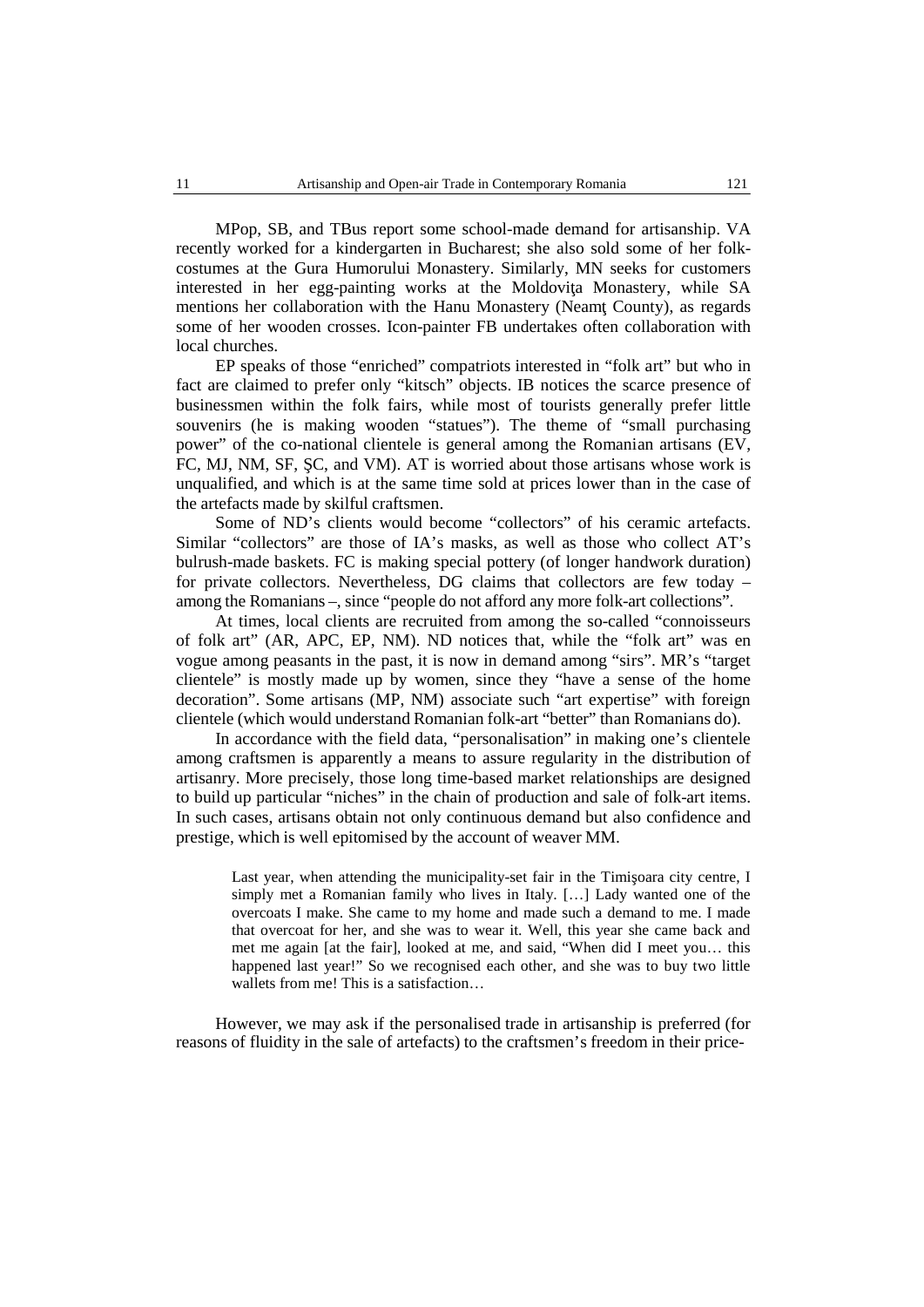making process. While majority of artisans claim they are "open to negotiation" and that they even agree with price reductions (for instance FC and TBus), situations also occur when negotiation is not accepted (APC, SA, VM's wife), which may be relevant for the craftsmen's firmness in defending their *market* interests, and not those concerned with one's clientele's "friendship" or "taste". As a matter of fact, artisans describe differentiated "types" of customers depending on criteria such as their clientele's specialisation in folk art, ethnic identity, purchasing-power, educational purposes, and so on. Thus we could distinguish between the "main", "secondary", and "tertiary" client types in artisanship, which makes it difficult to accept the profile of some broad "ready-made" or "target" audience for the craftsmen's work and "products".

The "main" type of clientele in artisanry is that of the co-nationals who travel abroad and the foreign tourists who visit Romania. As seen above, a series of institutionalised "distribution units" have gradually been specialising in the market industry of the folk art and artefacts, such as artisanry shops, "folk" restaurants, folk fairs (of museum or municipality hosting) etc. In this process, artisans are present not only as "providers" for "middle-sale", but they increasingly seek to directly access their travelling or touring clients, and thus to shorten distance from one's village workshop to his/her trade stands. In particular, the artisans' tourism houses are meant to fulfil (in accordance with ecotourism in Romania) the function of "sale representative", which is still preponderantly played upon by the above urban "partners".

The "secondary" clientele for artisanry is more heterogeneous. Even so, it is endowed with "folk-specialisation" among customers like the patrons of "folk" restaurants or shops, as well as the folk-music bands and fiddlers. Besides, we find here demand from schools or churches, as associated with the educational and spiritual function of folk art. Finally, this group also contains those "enriched" people" interested in folk art, but whose knowledge or tastes in artisanry may not be consistent.

As for the "tertiary" client type, which is reported to a lesser extent, it does include the "collectors" and "connoisseurs of folk art". Specialised clientele in this case is expected not only to assure one's sale of artefacts, but also to confer public validation for those artefacts' "traditional genuineness", "aesthetic refinement", "ethnographic authenticity" etc. As seen in a precedent chapter, artisans are sometimes subject to evaluation from specialised committees of museums. However, the museums' evaluation of artisanry is part of the official politics of "culture" in Romania, with scopes like the preservation and restoration of the peasant traditions, and it is manifestly not associated with the "popular culture" or common-sense of the "specialised" visitors. That is, a "collector" or "connoisseur" will not necessarily reflect the museum vision on what folk-art is or should be, but will probably follow his/her particular goals and interests (including perhaps commercial ones).

The above classification (which especially relies on the rate of the craftsmen's clientele) could be related to the distinction between "local-and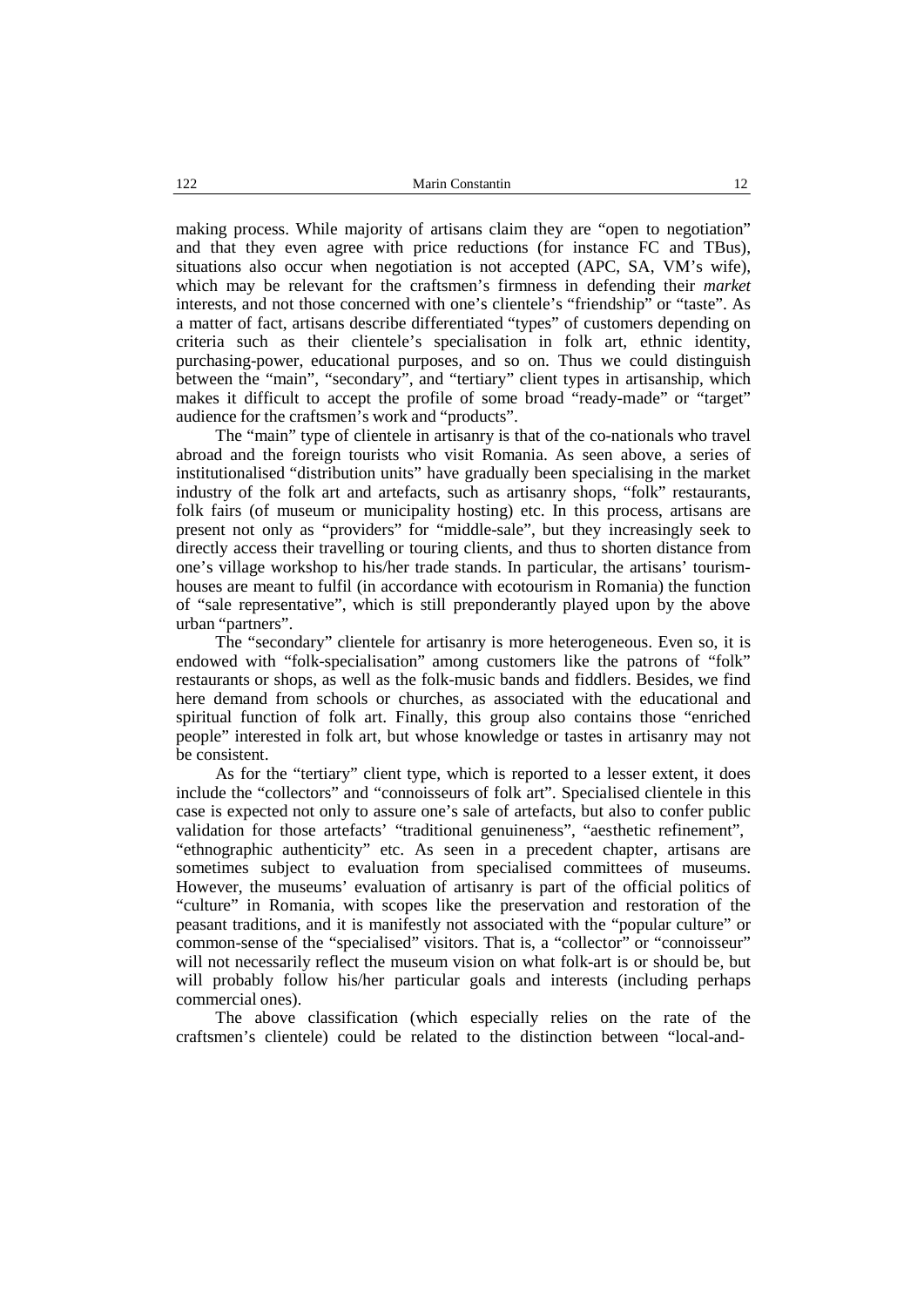regional", "national", and "international" layers of client extraction. Such distinction might be useful in order to avoid some possible misinterpretation of the "clientele typology" in artisanship in essentialist terms about "patriotism" or "globalisation" in the diffusion of artefacts. Again, the differences in the clientele localisation are heuristic as regards the shift in the cultural meaning of artefacts when sold on markets remote from the craftsmen's ethnographic areas.

Local-and-regional clientele is particularly reported among the "secondary" type of customers (such as folk-music bands and fiddlers, as well as schools and churches). National-level clientele is present among Romanians who travel abroad (= the "main" client type), as well as among some folk-art "collectors" and "connoisseurs" (= the "tertiary" type of clientele). As for the international layer of clients, it includes foreign tourists and co-nationals who live abroad  $(=$  the "main" purchasing sector)<sup>7</sup>.

To meet their clients, artisans need either (1) to found their own tourism pensions at home  $($ ="main client type" + "international" client layer), or (2) to attend the national network of folk fairs (="main", "secondary", and "tertiary" client types + "national" and "international" client layers), or finally (3) to travel for exhibitions abroad  $($  = "main" client type  $+$  "international" client layer).

In fact, such a dilatation in the "consumption network" for artefacts is another facet of artisanship seen as a "craftwork-and-fair" process. We have identified as a "workshop phase" in the artisans' work, which takes place as a home industry in their villages, and a subsequent "folk-fair phase", which occurs as commerce in the cities 8 . Probably, the "secondary" client type is more expected to address first the "use-value" of artefacts (at least, in the case of some restaurants and fiddlers), which as seen is associated with local-and-regional customers. Instead, the "main" and "tertiary" types of clientele are best suited for the "exchange-value" of artefacts, namely in relation to "national" and "international" groups of customers.

## **CONTEXTUALISING ARTISANSHIP: FOLK FAIRS AND OPEN-AIR MARKETS IN ROMANIA AND EAST-CENTRAL EUROPE**

Artisanship is a part of the market economy in post-socialism. It was also well integrated in the socialist economy. Ethnographic and historical information exists on folk fairs as peasant markets in medieval and modern times. What is the

 $7$  A particular example on the implications of the foreign "partnership" and clientele for the folk artisanship in Romania is that of the "Aid to Artisans" project, which a private foundation from Connecticut, the United States of America, developed with the Astra Museum in Sibiu. According to CB, the above collaboration consisted of international training in marketing for artisans, invitation for craftsmen to international fairs and festivals, publishing in the United States of America of a comprehensive catalogue on artisanship in Romania, demands for Romanian women-weavers from the part of American fashion houses, etc.<br><sup>8</sup> Director IVP correlates craftsmanship with the "market passion" and artisanery with

<sup>&</sup>quot;necessity" – both of these being taken as basic traits among the artisans. A similar understanding of artisans as "craftsmen" but also "traders" is shared by the directors CEU and PP.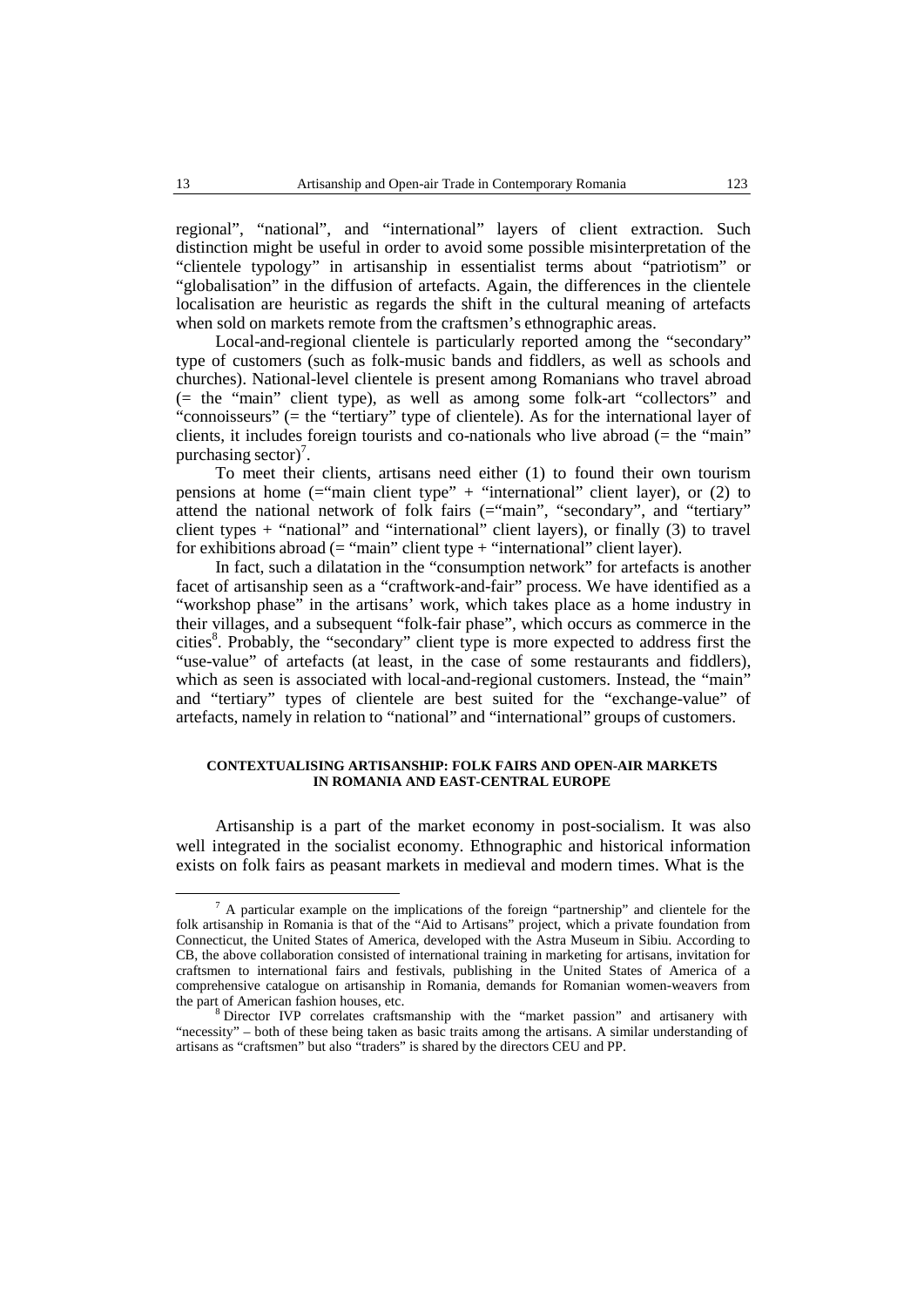extent to which the artisanship process can be relevant for a broader understanding of the peasant economies today, in what generally concerns the market exchange between peasantry and the urban population? A comparative discussion on the folk, agricultural, and bazaar-like "open-air markets" (OAMs) in Romania and Central and-Eastern Europe will be undertaken here as an attempt to contextualise artisanship.

**A historical relationship.** From the perspective of economic research, the open-air markets in Central and Eastern Europe were preceded by "traditional fairs with licensed artisans in the centre and trader-tourists around the fringe" (Sik & Wallace 1999: 698; Csako and Sik 1999: 723). More specifically, in the case of the "folk" or "traditional" OAMs in medieval Hungary.

[...] serf vendors usually brought grain or food surplus to market towns, as the roads leading to these places were usually more accessible and they could buy the hand-crafted goods that other highlanders transported to the marketplace and were permitted to sell according to set rules. (Csako & Sik 1999: 718)

On the other hand, ethnographic evidences reveal how agricultural producers found within the 1930s folk fairs in the mountains of Transylvania a proper place to trade their goods aside the craftsmen who were selling artefacts. Following the data provided by sociologist Florea Florescu (*apud* Gean 2006: 94).

[...] more than 2,300 individuals – men and women, young and old – from about  $70$  villages participated in the famous fair of G ina Mountain, which took place on 18 July 1937. All kinds of goods were displayed on that occasion, but especially three categories: wooden vessels and tools, pottery, and sheepskin coats. These categories corresponded to the main branches of the division of labour within the large area of villages which attended the fair. Otherwise, the spectrum of goods for sale was much larger and comprised, for example, textiles, drinks, cereals, and fruits.<sup>9</sup>

**The socialism-postsocialism cultural continuum.** The data of our current database indicate that many artisans in Romania learned and practiced their crafts under communism (see also Constantin 2003). Prior to 1989, they worked within socialist cooperatives, and their artefacts were distributed through the state-owned artisanry shops. Likewise, artisans began the public representation of their handicrafts and artefacts in the framework of nationalistic festivals of political propaganda, as well as through museum-hosted folk fairs based in Bucharest and Sibiu. Autarchy, centralism, and uniformity have been described as main factors of economic decline that determined in the 1980s the breakdown between artisans and the socialist policies.

<sup>9</sup> Coexistence of artisanship with agriculture and pastoralism is still present in some ethnographic areas of the Romanian Carpathians. Thus, in the herding villages in Southern Transylvania, artisanship and agriculture are "incorporated" within the "dominant" economy of transhumance (which also includes the modern industry of ecotourism)(Constantin 2004: 84, 101).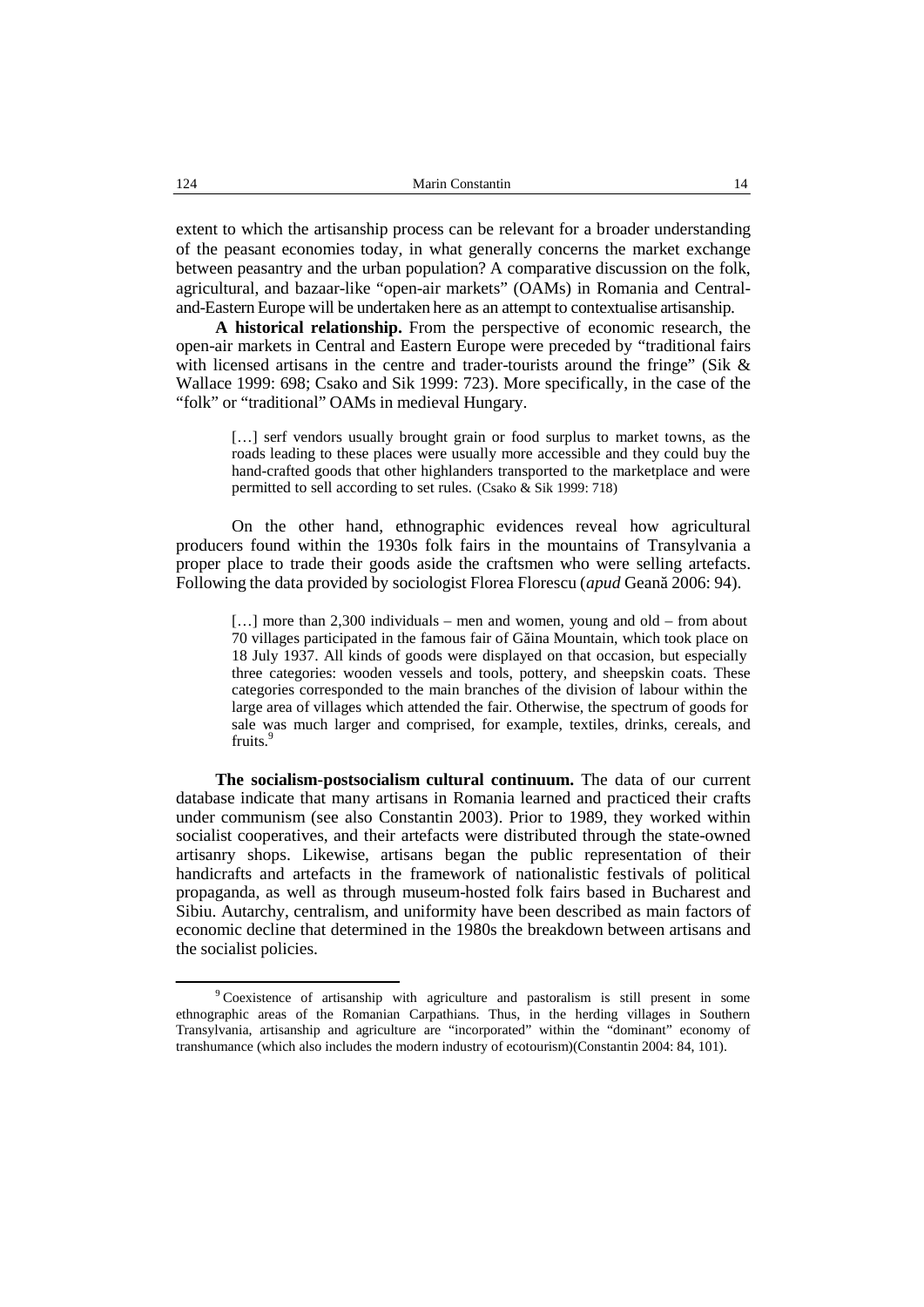Among the attributes of the "Comecon OAM trade"<sup>10</sup> in socialist Hungary, there are mentioned the context of economic shortages, set prices, limited border crossing, tourist traffic with foreign goods cheaper and of best quality than those from home, retailers and itinerant traders, autarchy, uniformly low level of incomes, limited standard of living, demand for cheap (though low quality) goods, and the1970s orientation toward Western goods (Csako & Sik 1999). The above authors also evoke the "folk trading" that accompanied before 1989 the state monopole over commerce, as well as the "traditional seasonal fairs" whose omnipresence in Eastern and Central Europe would have "reduced the costs of setting up the comecon marketplaces".

In their post-socialist "market-economy apprenticeship", artisans in Romania rely upon media advertising, investments in row-material supply and transportation, private initiatives in family associations and firms, ecotourism, partnerships with state and private institutions and agents etc. In several cases, the craft specialisation accompanies the former or current practice of modern professions, or is the result of economic conversion from industry to artisanship.

After 1989, the land restitution and industrial decline determined many peasants to reconvert themselves into agricultural producers, with the Bucharest OAMs as "trade laboratories" where they engage in relationships with customers, middlemen, and market administration in order to obtain selling facilities and distribute their farming produces (Chelcea et al. 2003; Constantin 2005). In the Hungarian OAMs of Kecskemet, Szeged, Pécs, and Budapest-Josefvaros, the post socialist trade supplied a need for products cheaper than in normal retail outlets, in association with decline of living standards among many people; the average number of traders increased from 87 (1995) to 92 (1997), while price hunting appears as a main strategy to cope with the worse economic condition in the Central Europe countries (Csako & Sik 1999). Replacement of socialist with privatised retail, the end of state paternalism, the growth of consumer culture, and the response to context of hyper-inflation and currency destabilisation are further phenomena associated with the OAMs continuation in post-socialist East and Central Europe (Sik & Wallace 1999)<sup>11</sup>.

<sup>&</sup>lt;sup>10</sup> "Comecon" is an acronym for the Council for Mutual Economic Assistance, an intergovernmental organization that covered the Soviet-Bloc countries, aimed at "joint planning and the promotion of bilateral and multilateral trade, along with cooperation in the specialization of production establishing of ioint enterprises, and so on" (Csako & Sik 1999; 715).

<sup>&</sup>lt;sup>11</sup> Agnes Csako and Endre Sik speak of a "path-dependent legacy" in the Hungarian OAMs of today, in association with both "pre-communist institutions and human capital" and "structural characteristics of the communist and Comecon systems", with the result of "the spread of a marketplace-based system of retail trade". While the legacy of different frames and types of commerce is present in artisanship and the OAM trade as well, this should not be equated with the maintenance of some autarchic enclaves in the distribution of craft, agricultural, or non-agricultural goods in post-socialism. Artisanry within the network of open-air museums in Romania, as well as the trader tourism in Bulgaria and the countries of Central Europe, are patterns of exchange set up at a national and, respectively, international scale, which is a distinctive trait of the contemporary market economy.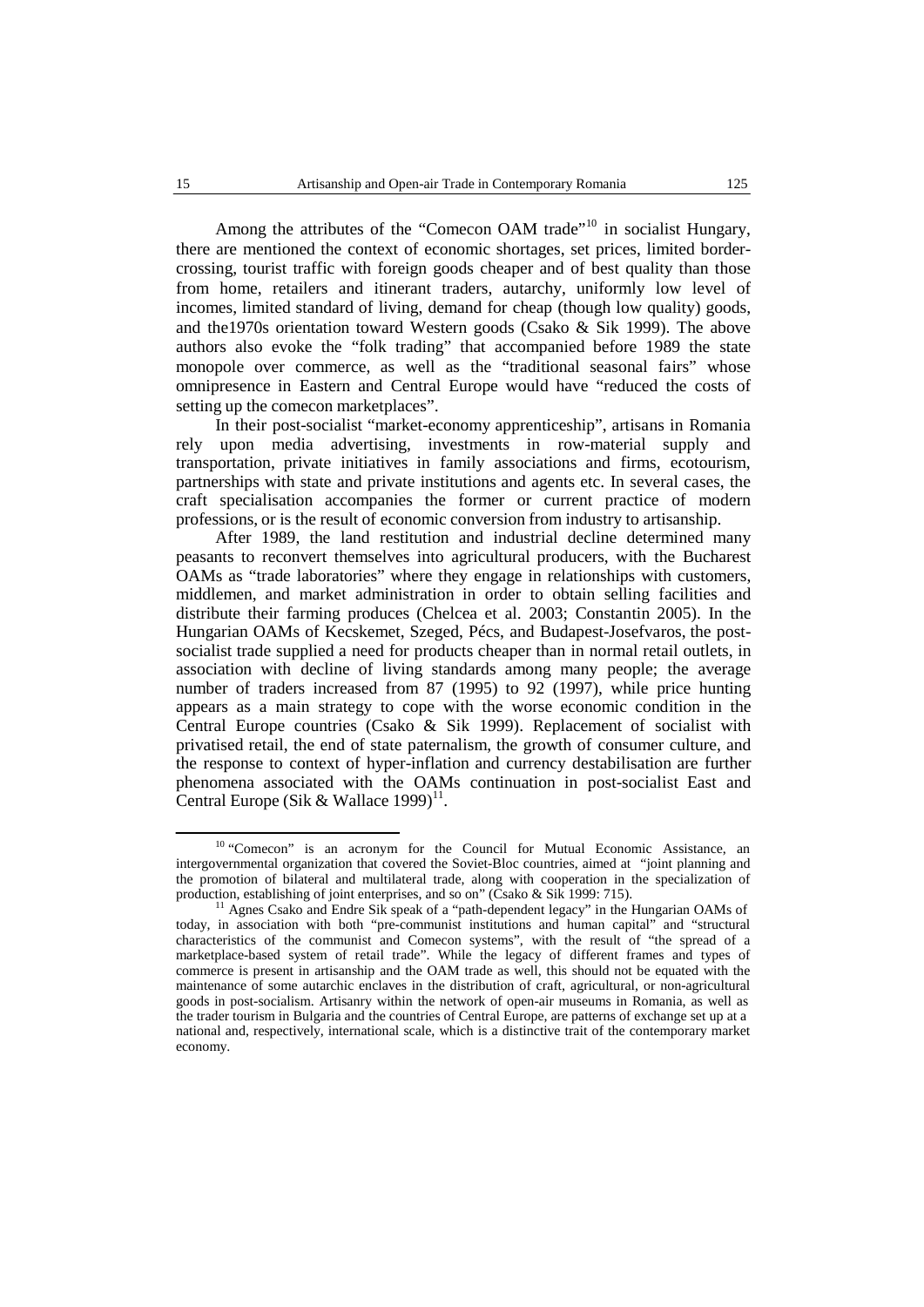**Economic and administrative characteristics.** Across our current "categories of analysis" of artisanship (as well as in Constantin 2003), we have described artisans as rural craft-workers engaged in "exhibits-for-sale" through the folk fairs that open-air museums set up in the cities of Bucharest, Sibiu, Timi oara, and Suceava. We have also mentioned the farming oragricultural activities of many craftsmen. Either as "traditions" or as "folk arts", or still as ethnic groups, the artisans have been referred to as peasant groups who take their countryside originated crafts and artefacts as an economic resource to exploit on the urban markets. "Folk" traders in Hungarian contemporary OAMs are reported in Pécs, where they sell "popular art from Romania" (Csako  $\&$  Sik 1999: 724). Similarly, in Pécs and Kecskemet, traders who originate in the villages wear folk costumes (*Idem*, p. 728).

In the 2000s Bucharest OAMs, the peasant producers or growers are referred to as the main social "actors" (Chelcea et al. 2003) or "groups" (Constantin 2005) of urban marketplaces. Agricultural producers are rural landowners and possess their own farming goods. Some of them are presented as having "seniority" in the OAM trade (Chelcea et al. 2003) but also as depending on their productive schedules in agriculture (Constantin 2005). Weekly-held OAMs were set up in the 1990s Hungary to bring together the producers and consumers of agricultural goods (Sik & Wallace 1999: 707). Within the Pécs fair, animals were sold in the mid-1980s (Csako & Sik 1999: 724). In the OAM of Varna (the ex-socialist *Kolhozen Pasar)* Bulgarian farmers from the region sell their farm produces, mainly fruit and vegetables (Thuen 1999: 742).

Artisans who attend the folk fairs in Romania make use of their trademarks or visit cards in order to legitimise their craftwork as well as to promote their production of artefacts. At the same time, many craftsmen are registered as family associations or firms, and they take membership in artisanship associations as a means to be allowed to attend the folk fairs organised by museums.

Producer licenses and badges are reported among the trading farmers in Bucharest OAMs (Chelcea et al. 2003; Constantin 2005). In Hungarian OAMs from Kecskemet, Szeged, Pécs, and Budapest-Josefvaros, permanent traders of non-agricultural goods are associated with the possession of a permit or ticket (Csako & Sik 1999: 726).

Artisans in Romania subordinate themselves to the state policy by museums and municipalities in setting up folk fairs (as concerns the schedule, location, taxation, custody of artefacts, public relations, etc.) and officially in "preserving traditions". They also engage in private partnerships with tourism agencies, hotels, artisanry shops, restaurants etc.

OAMs in Bucharest, Kecskemet, Szeged, Pécs, Budapest-Josefvaros, and Varna are mostly under the state administration (city-councils)(Chelcea et al. 2003; Csako and Sik 1999; Thuen 1999). Private stakeholders by franchise contracts with municipality are reported in five OAMs of the 6<sup>th</sup> Bucharest district (Chelcea et al.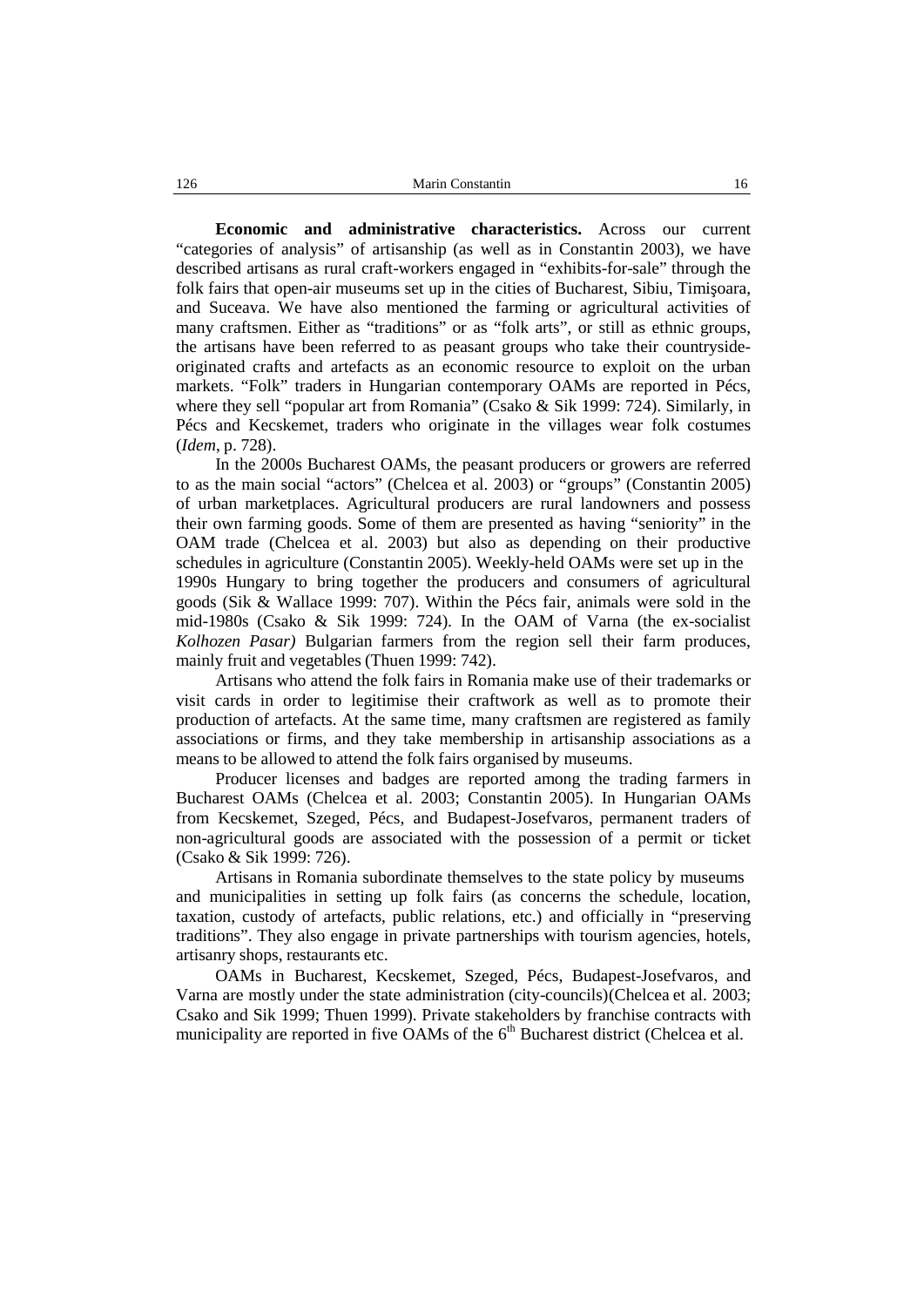2003), as well as in an OAM from the  $4<sup>th</sup>$  district of Romanian capital (Constantin 2005); such OAMs remain subject of control by the city councils, police, Office of Consumer's Protection etc. The state-institutions' policy for a "civilised trade" (aimed at delimiting legal selling areas and eliminating the middlemen) are described for the Bucharest OAMs (Chelcea et al. 2003).

Artisans in Romania usually undertake the retail trade. However, depending on demands and time planning, they also consent to wholesale transactions. Some artisans speak of their artefacts in terms of "commodities" and "stocks". Craftsmen generally take the price making as their trading right, as a result of market negotiation, are paid amounts in advance, and make use of museum custody and private partnerships in the distribution of their goods.

In the Progresul OAM from Bucharest, rotation of retail and wholesale trade is described as a market strategy among the peasants and middlemen (Constantin 2005). In other Bucharest OAMs, the agricultural producers develop trading strategies such as renting more than one stall; renting the stalls by the market administration for middlemen and subletting them by the same middlemen to peasant producers is a practice associated with retailing and wholesale in the Bucharest OAMs (Chelcea et al. 2003). Retail traders of the Varna OAM depend on the wholesale markets in Istanbul for the supply with non-agricultural goods (Thuen 1999). The prices that producers set up depend on haggling and market "face-to-face" transactions (Constantin 2005). In the Hungarian OAMs of Kecskemet, Szeged, Pécs, and Budapest-Josefvaros, the prices are set as a result of bargaining between seller and buyer "in one-third of the cases" (Csako & Sik 1999).

As artisans attend a national-wide network of folk fairs in Romania, they need to invest in transportation (by train, bus, or personal cars). They are sometimes assisted here by museums and municipalities, unless they may associate themselves in covering their travel expenses.

Renting of co-villagers' transportation facilities by the peasant producers coming to Bucharest OAMs, as well as peasant's association in paying the transportation costs, are reported by Chelcea et al. (2003). Non-agricultural trader tourism of Bulgarian middle citizens, Turks, and Gypsies from the Varna OAM to Istanbul dwells on travel arrangements with bus drivers and custom officers (Thuen 1999). Small-scale non-agricultural traders from Russia, Ukraine, and Belarus to Hungary, Poland, and Czech Republic need to borrow money for their trips abroad by train orbus, as well as to face the changing state regulations in crossing the border (Wallace et al. 1999)<sup>12</sup>.

<sup>&</sup>lt;sup>12</sup> While within the traditional fairs, the craft trade was accompanied by the market distribution of agricultural goods, the open-air markets bring together agricultural and non-agricultural products. According to Csako and Sik (1999: 729–731), four main types of products are sold and bought within the Hungarian markets of Budapest-Josefvaros, Kecskemet, Pecs, and Szeged, as follows: food (mainly in the Pecs OAM), clothes (in all the OAMs), household products, appliances, and cosmetics  $(= Pecs)$ , and culture or hobby products  $(= Pecs, Kecskem)$ . As regards the trader tourism from Eastern to Central Europe, it includes textiles, cigarettes, alcohol, videos, CDs, computer software, small domestic utensils, food etc. (Wallace et al. 1999: 758)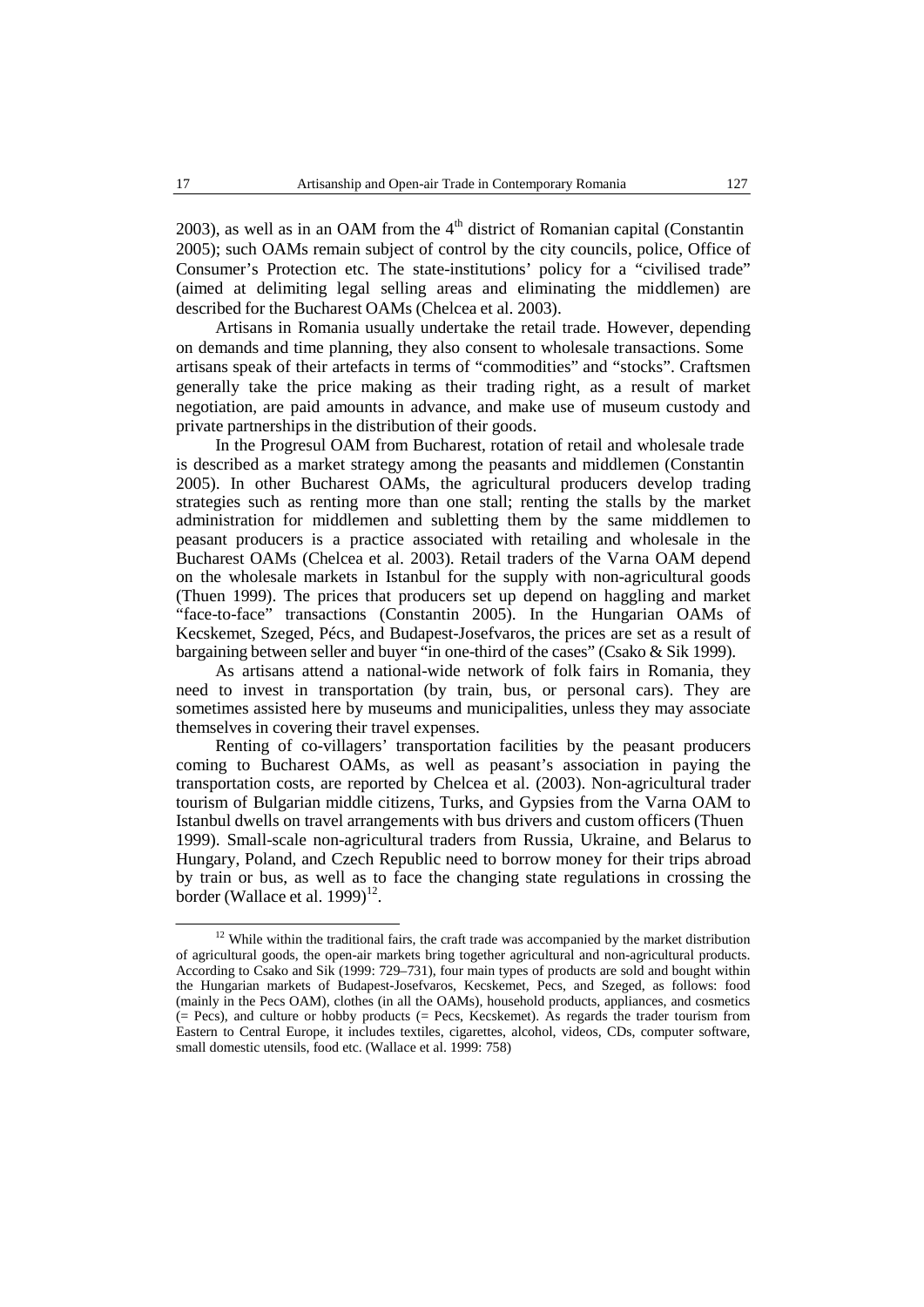Artisans' professional status is a matter of formalisation-and-informality scale as regards the lack of any official framework for their handicrafts in economic terms, taxation on the craft production and exchange, supply of raw materials, delimitation of distribution etc.

Informality in Bucharest OAMs is described in the case of illegal sidewalk selling (Chelcea et al. 2003) and in the wholesale flow of goods from agricultural growers to middlemen (Constantin 2005). Occasional sellers devoid of licenses and market-selling facilities are reported for the OAMs in Pécs (47% of the local traders), as well as in Kecskemet (Csako and Sik 1999). An "informal social control" is played upon (through middlemen, co-ethnics, family and social networks) by trader-tourists from Russia, Ukraine, Romania etc., when they bring their commodities in Hungary, Czech Republic, Slovenia, and Poland (Wallace et al. 1999).

One of the craftsmen's market strategies is to argue some "ethics of trade" when they consider the price making and "education of public" within the folk fairs, and particularly in denying the commercial nature of artisanship.

Moral overtones in Bucharest OAMs are contained in the "ethic of subsistence" that some market administrators exhibit with concern to their "tolerance" for the street traders' poverty (Chelcea et al. 2003), as well as in the blame by public and the city authorities on the "speculative" trading activity of the market middlemen (Constantin 2005). Morality of commerce is also present in the Roma trading-tourism specialisation (when opposed to condemnation of trade from socialist or ethnic-majority perspectives)(Thuen 1999). Another instance of morality issue is that of the "trader's dilemma" (capitalistic wealth-accumulation or profit disbursement amongst one's kin?) as present in the "social capital investment" of the East-European traders into their ethnic ties, family and social networks (Wallace et al. 1999)<sup>13</sup>.

**Kin and ethnic groups and networks.** Kin-structured patterns shape the artisanship process both at the level of craftwork and within the folk fairs in Romania, in relation to ego's paternal and maternal grand-parents, parents, spouse, sons and daughters, and even grandsons and granddaughters. Private associations and division of labour among and within the artisans' families are basic in their craft specialisation in socialist and post-socialist contexts.

Family cooperation (as among ego's parents, spouse, sons and daughters, kinsmen in law etc.) is effective in the Bucharest OAM of Progresul (Constantin 2005). Producers' networks of relatives, in-laws, and neighbours are also reported

<sup>&</sup>lt;sup>13</sup> With respect to the use of "social capital" in trade, Claire Wallace et al. argue (1999) that "The extent of moral obligation or the kind of moral ties which are developed during the turbulent post-communist period can affect the kind of capitalism which develops there". From this perspective, the "morality of trade" among artisans and the OAM traders seems to be more related to the post-socialist redefinition of the trade as a permanent profession and specialisation, than to some connection between the "nature" of commerce and a given social or ethnic group.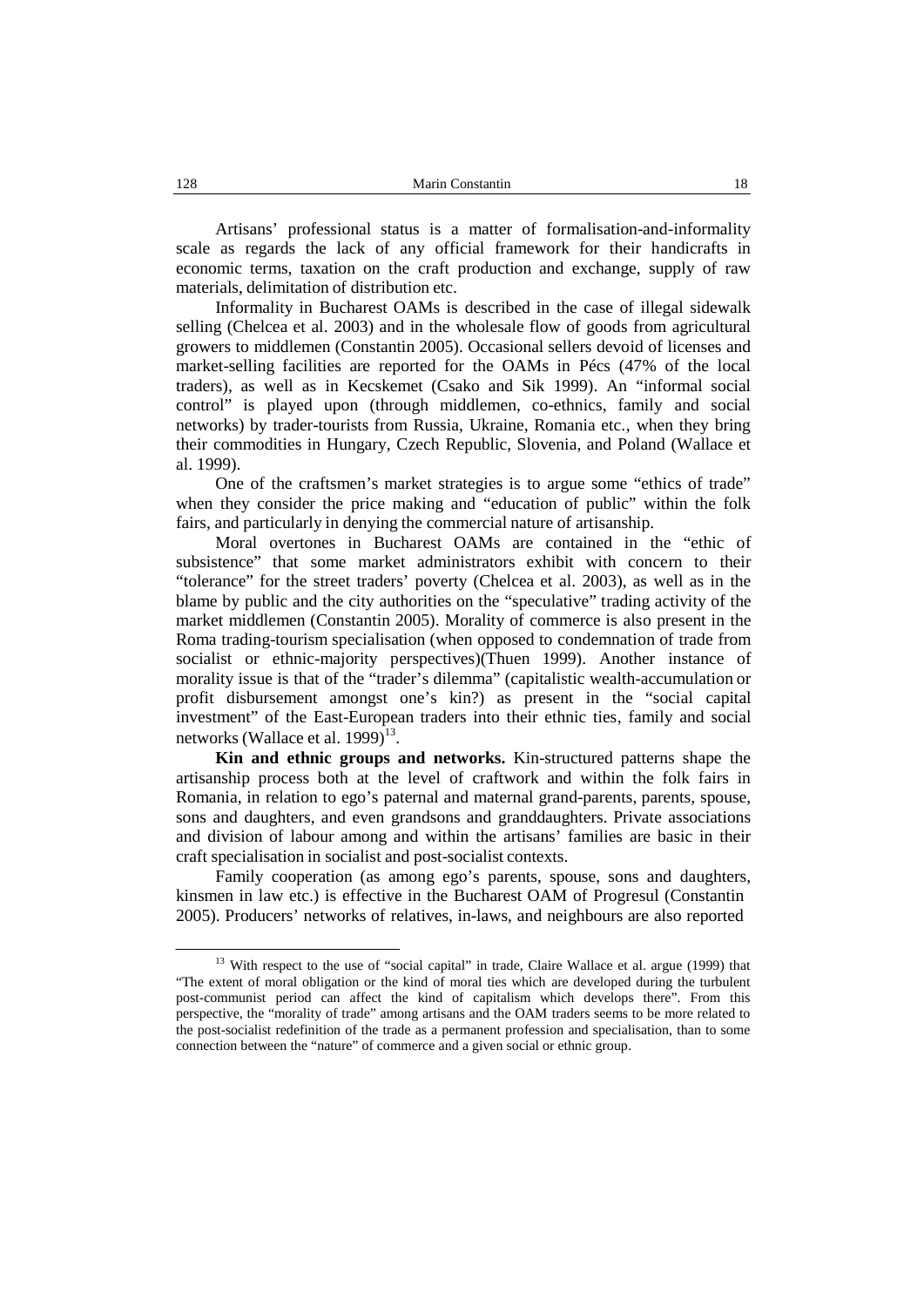in the OAMs of the  $4<sup>th</sup>$  and  $5<sup>th</sup>$  districts of Bucharest (Chelcea et al. 2003). In the case of the Varna OAM, participation of the Gypsies in trade turns to be a family affair (Thuen 1999). Social networks and strategies in the trader tourism in the Central and Eastern Europe are described as "strong ties" within the nuclear and there-generation families of East-European small-scale traders (Wallace et al. 1999).

In Romania, ethnicity is present in artisanship with a function of "specificity assertion" among Romanian and Hungarian craftsmen, across the phases of production, distribution, and representation of artefacts. Roma tinsmiths and their products within the folk fairs from Bucharest and Sibiu are equated with the "increasing opennesstoward multiculturalism" in the policy of Romanian museums.

The "specialised trading-category" of Roma is a social actor in the Progresul OAM from Bucharest, while the transactions between Romanian producers and Roma merchants play a "central role" in articulating the local commerce (Constantin 2005). Middlemen and "their important role" in the Bucharest OAMs are recruited from marginal ethnic groups such as Roma (Chelcea et al. 2003). *Gadzhe* (non-Roma) and Roma travellers are associated in the trader tourism from Varna to Istanbul (Thuen 1999). Foreign traders are reported in the Hungarian OAMs from Kecskemet (Poles and Ukrainians), Pécs (Chinese), Szeged (Uzbekistani and Indonesians), and Budapest-Josefvaros (Chinese, Vietnamese, Romanians, Turks)(Csako and Sik 1999). 73% of small traders from Ukraine, Russia and Belarus in Poland, 38% in Slovakia and 21% in Hungary mention the resort to their co-nationals during the journeys across the border in order to trade; knit ethnic groups characterise the Chinese and Vietnamese traders in Hungary, while others (Hungarians from Romania, Romanians, Ukrainians), melt easier into the local population in Hungary or Poland (Wallace et all 1999)<sup>14</sup>.

**Conclusions: similarities and differences between artisanship and the OAM trade.** To some extent, artisanship and OAM trade are analogous phenomena. They share a historical background and display important common features during socialism and post-socialism as well.A series of patterns of exchange (such as possession of goods and trademarks, relationships with state and private partners, wholesale and retail strategies, investments in transportation, the formalisation-and-informality scale, and the ethic of trade) are encountered both in

<sup>14</sup> The kin and ethnic loyalties in the OAM trade are generally relevant for the "Lack of *formal* regulation to guarantee or protect activity of small-scale traders in post-communism" (Wallace et al. 1999: 751), and the craftsmen' reliance on their kinsmen and co-nationals in the artisanship process may be similarly interpreted in terms of a need to substitute for the absence in the Romanian legislation of the economic validation of artisanship. At the same time, the social capital of kinship and ethnicity is described as a "currency of trading" in both socialist and capitalist contexts, to the extent in which "economic activity is socially embedded in social, family and ethnic networks" (Wallace et al. 1999: 752, 767). While it is obviously "socially embedded" (in term of kinship) as well, artisanship in Romania seems to play upon ethnicity, like upon the "folk" traditions and arts, in order to assert one's identity in the process of exchange outside and not within his or her ethnic boundaries.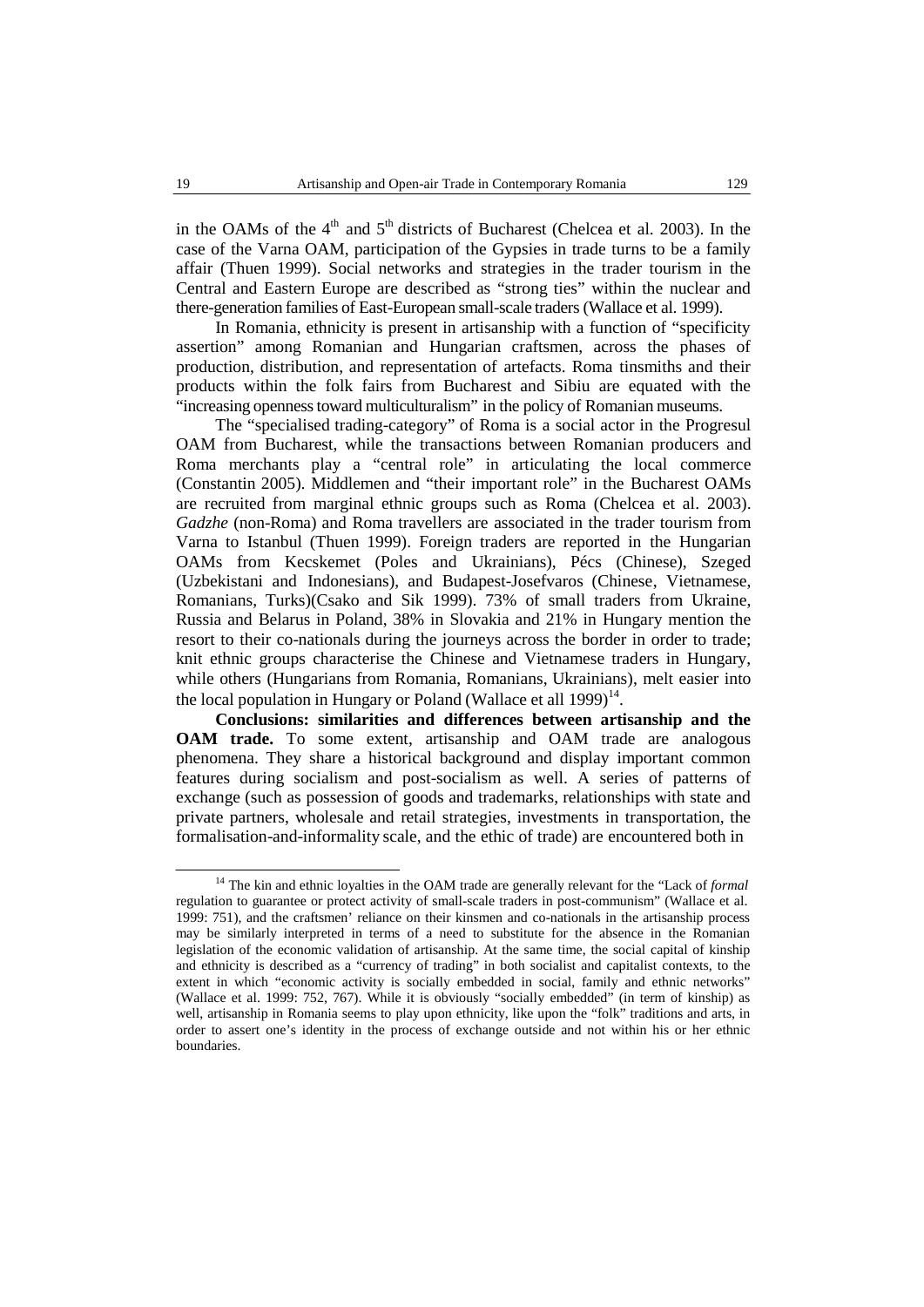the framework of the folk fairs and urban marketplaces. After all, the artisans and OAM traders undertake their market economies within and through kin and ethnic ties and networks.

At the same time, comparison of artisanship with OAM trade is inadequate in that the artisans are traders of their own goods, namely artefacts made by craftwork, while the OAM traders divide between agricultural growers and sellers of industrial products. Moreover, the OAM trading "tourists" behave somehow on the fringes of the legality/illegality interplay, which is not the case of artisans who are members of national associations and place their commerce under the control (and protection) of municipalities and museums. While the OAMs of today are locations for the small-scale retail of industrial or serial commodities, the museum hosted folk fairs are presented as a cultural restoration of the traditional markets among peasants. It seems that a broad and definitive bifurcation has occurred between the "folk" and "bazaar" types of open-air markets, which makes difficult the endeavour to situate artisanship in the sphere of the OAM trade in whatever conditions.

The accuracy of such a contextualising approach asks therefore that artisans can only be paralleled and discussed upon in relation to peasant farming producers. In fact, according to the historical sources, the agricultural markets and folk fairs were unified in the past. As seen earlier, there still exists some contact between artisanship and OAM trade in that some craftsmen are also engaged in farming activities, and they are at times reported within agricultural markets. What we described as "regeneration" of the contemporary peasant crafts in terms of a self directed "enforcement in professional status" and "revival of auctorial ethos" among artisans is *mutatis mutandis* similar to the rural growers' private economic initiatives and licenses. Probably that the folk fair and the open-air marketplace will wholly meet each other again once the peasant households still mostly devoted to a subsistence economy in post-socialist Romania would be turned into productive farms to effectively get involved with the urban clientele.

#### **REFERENCES**

- **Chelcea, Liviu, Cosmin Radu** and **Livia Constantinescu**. (2003). "Marketplaces, Morality and Political Practices: The Geography of Shopping in Two Districts of Bucharest", *Romanian Journal of Society and Politics*, 3 (2), pp. 185–221.
- Constantin, Marin. (2004). "Capitalism and Transhumance. A Comparison of Three Pastoral Market-Types in Europe (1950-2000)", in *New Europe College Yearbook 2003–2004*, pp. 57–116.
- Idem, (2005). "Nego i negu tori într-o pia din Bucure ti [Trade and Traders within a Bucharest Marketplace]", in *Sociologie Româneasc* , New series, 3, pp. 247-57.
- **Csako, Agnes,** and **Endre Sik.** (1999). "Characteristics and Origin of the Comecon Open-Air Market in Hungary", in *International Journal of Urban and Regional Research*, 23 (4), pp. 715–37.

Gean, Gheorghi . (2006). "The Carpathian Folk Fairs and The Origins of National Consciousness among Romanians", in *Nationalities Papers*, vol. 34, no. 1, pp. 91–110.

**Sik, Endre** and **Claire Wallace**. (1999). "The Development of Open-air Markets in East-Central Europe", in *International Journal of Urban and Regional Research*, 23 (4), pp. 697–713.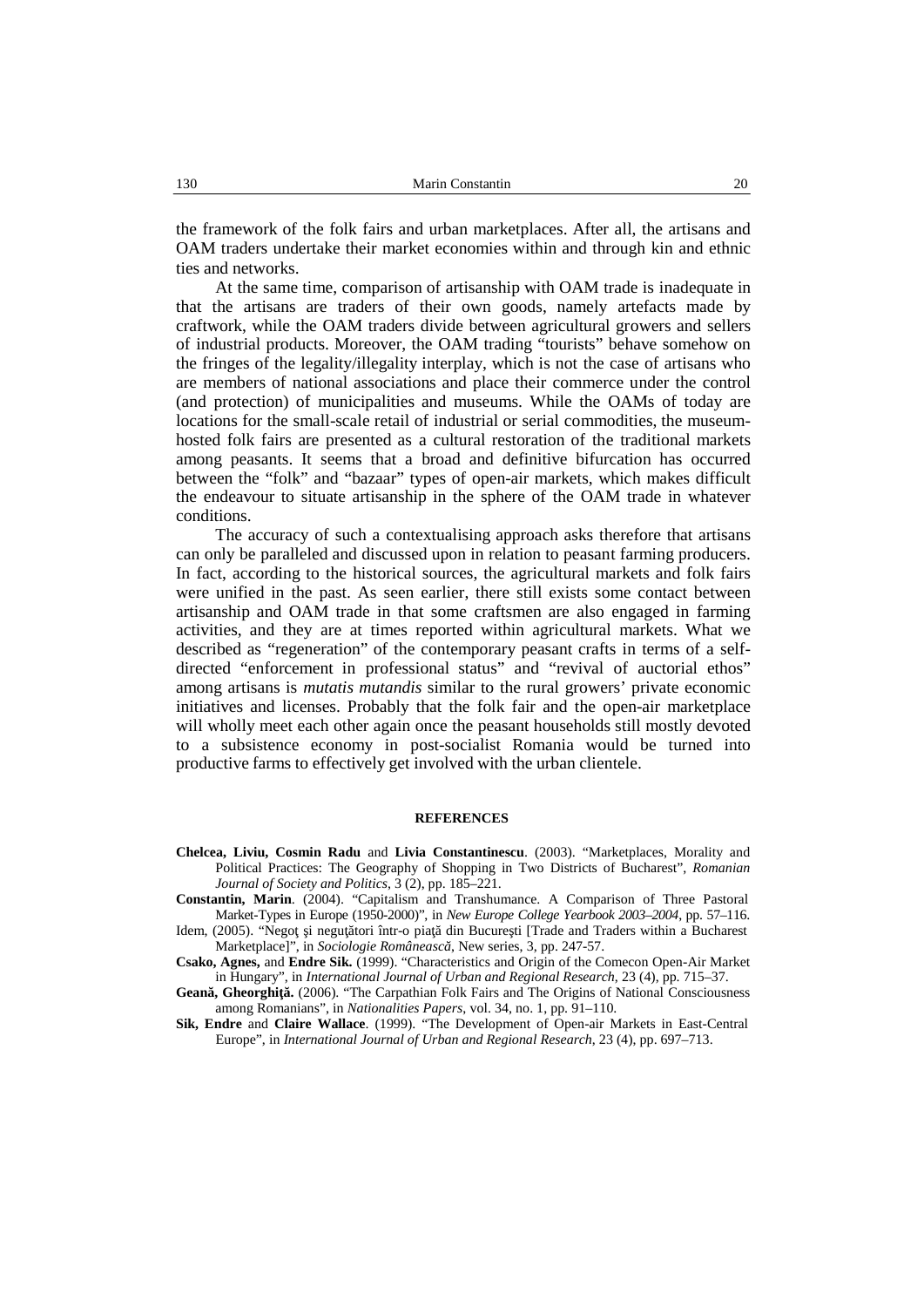- **Thuen, Trond.** (1999). "The Significance of Borders in the East European Transition", in *International Journal of Urban and Regional Research*, 23 (4), pp. 738–50.
- **Wallace, Claire, Oksana Shmulyar, Vasil Bedzir.** (1999). "Investing in Social Capital: The case of Small-Scale, Cross-Border Traders in Post-Communist Central Europe", in *International Journal of Urban and Regional Research*, 23 (4), pp. 751–70.

### **LIST OF THE CITED ARTISANS**

- AF : Arpad Fabian (Pottery, Corund village, Harghita County, Transylvania, born 1960, Hungarian, Catholic)
- AG : Ana Grunzu (Maize-leaves knitting, Tome ti village, Ia i County, Moldavia, born 1955, Romanian, Orthodox)
- AN : Adriana Neme (Weaving, Cluj, Transylvania, born 1960, Romanian, Orthodox)
- IA : Ioan Albu (Mask-making, Timi e ti village, Neam County, Moldavia, born 1948, Romanian, Orthodox)
- APC : Alexandru Per a Cuza (Woodcarving, Târgu L pu town, Maramure County, transylvania, born 1945, Romanian, Orthodox)
- AP : Ana Pietraru (Weaving, Valea Seac village , Neam County, Moldavia, born 1940, Romanian, Orthodox)
- AR : Avram Ro ca (Woodcarving, B l ceana village, Suceava County, Moldavia, born 1959, Romanian, Orthodox.
- AT : Alice Torella (Bulrush-knitting, Târgu-Mure town, Transylvania, born 1980, Hungarian, Reformat)
- CP : Costel Popa (Pottery, Horezu town, Vâlcea County, Oltenia, born 1961, Romanian, Orthodox)
- DC : Dorel Codoban (Violin-making, Ro ia Lazuri village, Bihor County, Transylvania, born 1946, Romanian, Orthodox)
- DG : Dan Gherasimescu (Woodcarving, Curtea de Arge town, Muntenia, born 1958, Romanian, Orthodox)
- DM : Daniel Martalogu (Wooden miniature carving, Bucharest, born 1948, Romanian, Orthodox)
- EM : Elena Milie (Icon painting, Pite ti town, Arge County, Muntenia, born 1950, Romanian, Orthodox)
- EP : Eugen Petru (Pottery, Vl de ti village, Vâlcea County, Oltenia, born 1962, Romanian, Orthodox)
- ES : Elisabeta Stângaciu (Wood choping, B beni village, Vâlcea County, Moldavia, born 1956, Romanian, Orthodox)
- EU : Elena Ursache (Icon-painting and Egg-painting, Slătioara village, Suceava County, born 1968, Romanian, Orthodox)
- EV : Eleonora Voloşciuc (Maize-leaves knitting, Chiperceni-Orhei, Republic of Moldova, born 1965, Moldavian, Orthodox)
- FB : Florin Bejinari (Icon-painting and Egg-painting, R d u i town, Moldavia, born 1961, Romanian, Orthodox)
- FC : Florin Colibaba (Pottery, R d u i town, born 1956, Romanian, Orthodox)
- FM : Floare Moldovan (Shoemaking, Runcu Salvei village, Bistri a County, Transylvania, born 1935, Romanian, Orthodox)
- GS : Genoveva Sauciuc (Egg-painting, Gemenea village, Suceava County, Moldavia, born 1949, Romanian, Orthodox)
- IA : Ioan Albu (Mask-Making, Timi e ti village, Neam County, Moldavia, born 1948, Romanian, Orthodox)
- IB : Ion B lan (Woodcarving, Rotaria village, Ia i County, Moldavia, born 1966, Romanian, Orthodox)
- IG : Iulia Goran (Embroidery, Breaza town, Muntenia, born 1950, Romanian, Orthodox)
- IM : Ioan Maric (Naïve art painting, Bac u town, Moldavia, born 1953, Romanian, Orthodox)
- IMold : Iosef Moldovan (Cooper-work, Ple a village, Suceava County, born 1938, Romanian and Polish ethnic identity, Catholic)